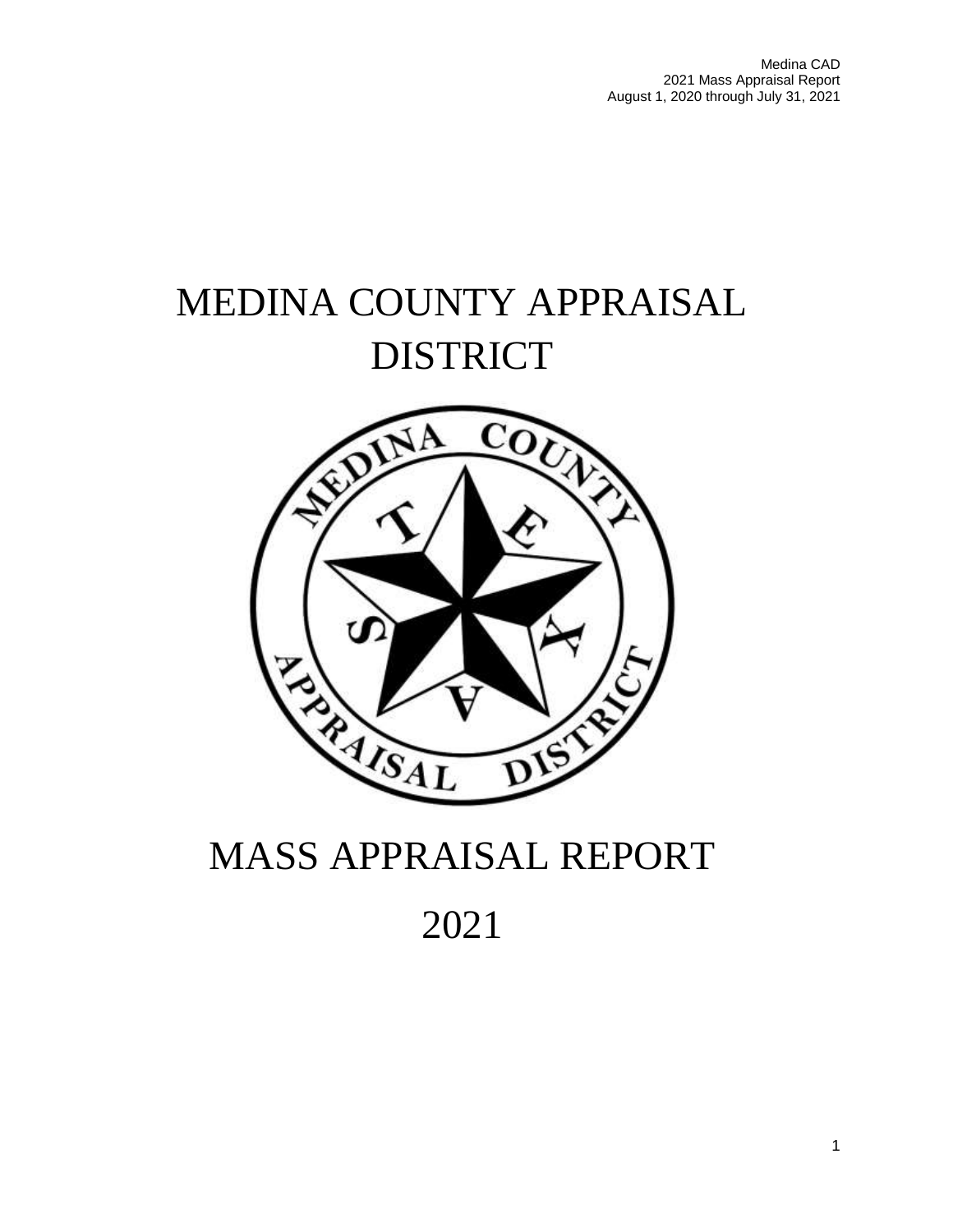# **Medina County Appraisal District 2021 USPAP Mass Appraisal Report**

## **INTRODUCTION**

#### *Scope of Responsibility*

The Medina County Appraisal District (the District) has prepared and published this report to provide our citizens and taxpayers with a better understanding of District responsibilities and activities, and to comply with the Texas Property Tax Code, (TPTC) and generally accepted appraisal practices. This report contains a general introduction and then several sections describing the appraisal effort by the District.

The District is a political subdivision of the State of Texas created effective January 1, 1980. The provisions of the Texas Property Tax Code govern the legal, statutory, and administrative requirements of the District. A Board of Directors, appointed by the taxing units within the boundaries of Medina County, constitutes the District's governing body. The Chief Appraiser, appointed by the Board of Directors, is the chief administrator and executive officer of the District.

The District is responsible for local property tax appraisal and exemption administration for twenty-four taxing units in the county. Each taxing unit, such as the county, a city, school district, municipal utility district, etc., sets its own tax rate to generate revenue to pay for services, facilities and equipment such as police and fire protection, public schools, road and street maintenance, courts, and water and sewer systems. Appraisals established by the District allocate the year's tax burden on the basis of each taxable property's January 1<sup>st</sup> market value. The District also determines eligibility for various types of property tax exemptions such as those for homeowners, the elderly, disabled veterans, and charitable and religious organizations.

Except as otherwise provided by the Texas Property Tax Code, all taxable property is appraised at its "market value" as of January  $1<sup>st</sup>$ . Under the tax code, "market value" means the price at which a property would transfer for cash or its equivalent under prevailing market conditions if:

- exposed for sale in the open market with a reasonable time for the seller to find a purchaser;
- both the seller and the buyer know of all the uses and purposes to which the property is adapted and for which it is capable of being used and of the enforceable restrictions on its use; and
- both the seller and buyer seek to maximize their gains and neither is in a position to take advantage of the exigencies of the other.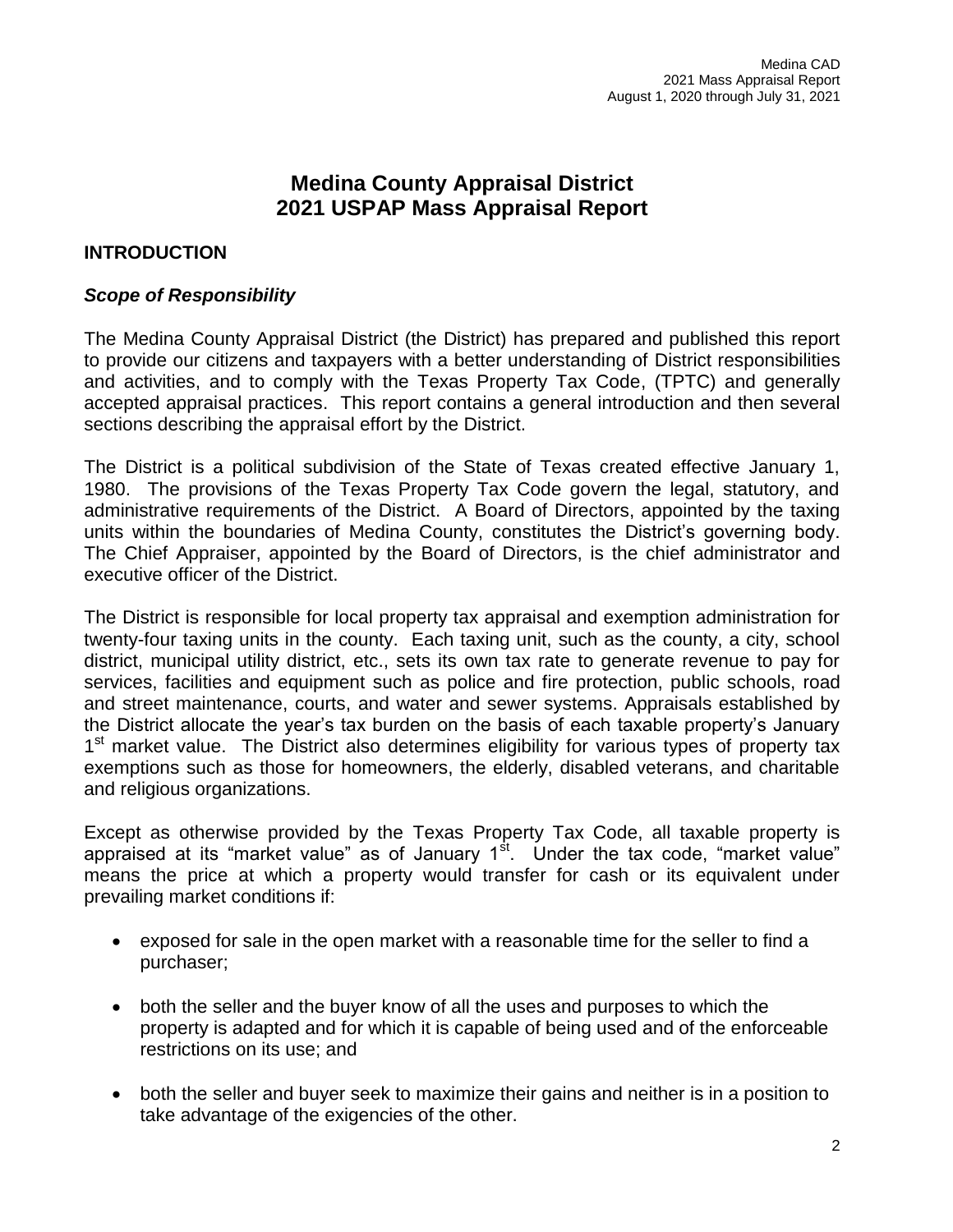The Property Tax Code defines special appraisal provisions for the valuation of residential homestead property (Sec. 23.23), productivity (Sec. 23.41), real property inventory (Sec. 23.12), dealer inventory (Sec. 23.121, 23.124, 23.1241 and 23.127), nominal (Sec. 23.18) or restricted use properties (Sec. 23.83) and allocation of interstate property (Sec. 23.03). The owner of real property inventory may elect to have the inventory appraised at its market value as of September  $1<sup>st</sup>$  of the year preceding the tax year to which the appraisal applies, by filing an application with the Chief Appraiser requesting that the inventory be appraised as of September 1<sup>st</sup>.

The Texas Property Tax Code, under Sec. 25.18, requires each appraisal office to implement a plan to update appraised values for real property at least once every three years. The District's current policy is to conduct a general reappraisal of real property on a three-year cycle; however, some appraised values are reviewed annually and are subject to change for purposes of equalization. Personal property is appraised every year. Special use valuations are also updated annually.

The appraised value of real estate is calculated using specific information about each property. Using computer-assisted appraisal programs, and recognized appraisal methods and techniques, the District compares that information to the data of similar properties and with recent market data. The District follows the standards of the International Association of Assessing Officers (IAAO) regarding its appraisal practices and procedures, and subscribes to the standards promulgated by the Appraisal Foundation, known as the Uniform Standards of Professional Appraisal Practice (USPAP) to the extent they are applicable. In cases where the District contracts for professional valuation services, the contract that is entered into by each appraisal firm requires adherence to similar professional standards.

#### *Personnel Resources*

The Chief Appraiser is responsible for the oversight of all operations of the District including the overall planning, organizing, staffing, coordinating, and controlling of District operations. The Chief Appraiser is responsible for strategic planning, organizing, human resources, budget, finance, records management, purchasing, fixed assets, facilities, postal services, records maintenance, public information assistance, and appraisal review hearings. The Chief Appraiser is able to delegate portions of these responsibilities to the support staff.

The Chief Appraiser supervises appraisal staff in the valuation of all real and personal property accounts. The property types appraised include commercial, residential, business personal, and mineral/utility. The appraisal district contracts with Pritchard & Abbott, Inc. for the appraisal of mineral and utility properties and with Eagle Property Tax Appraisal & Consulting, Inc. for commercial properties and implementation of the agricultural schedule. All values are reviewed by the Chief Appraiser, because ultimately the Chief Appraiser is responsible for all values assigned.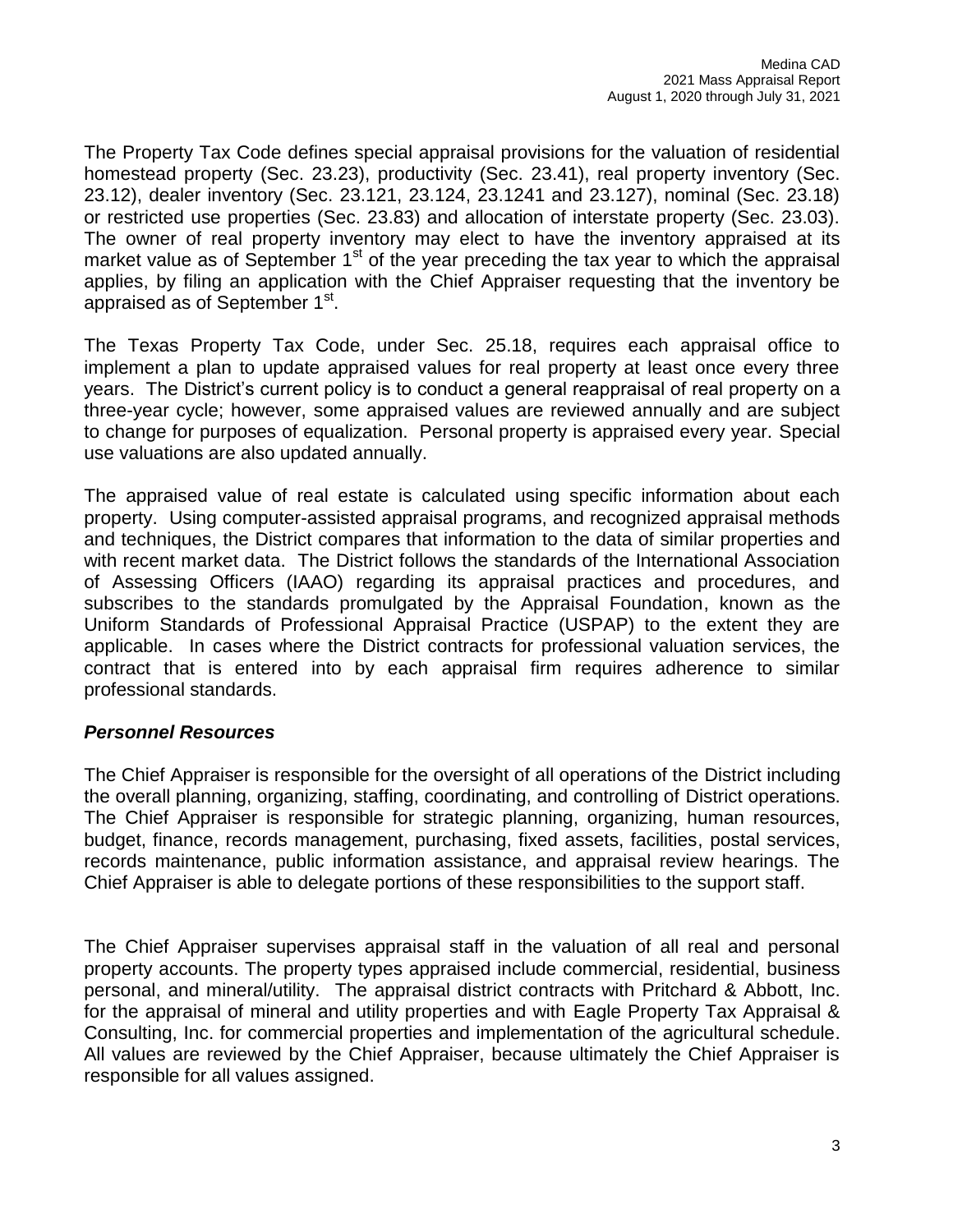The District's appraisers must be registered with The Texas Department of Licensing and Regulation. Staffing consists of 14 employees with the following classifications:

- 1 Administrator (Chief Appraiser) (RPA, RTA, CTA, CCA)
- 1 Deputy Chief Appraiser (RPA)
- 1 Senior Appraiser (RPA)
- 1 GIS Operator
- 1 Residential Field Appraiser (RPA, CCA)
- 1 Business Personal Property Appraiser (RPA)
- 1 Residential Field Appraiser (RPA)
- 1 Agricultural Appraiser (RPA)
- 2 Deed Clerks
- 2 Data Entry/Exemption Clerks
- 1 Administrative Assistant

# *Data*

The District is responsible for establishing new and maintaining approximately 45,000 existing real and personal property accounts covering approximately 1500 square miles within Medina County. This data includes property characteristic, ownership and exemption information. Property characteristic data on new construction is updated through an annual field effort; existing property data is maintained through a field review that is prioritized by last field inspection date. Sales are routinely validated during a separate field effort; however, numerous sales are validated as part of the new construction and data review field activities. General trends in employment, interest rates, new construction trends, and cost and market data are acquired through various sources, including internally generated questionnaires to buyer and seller, university research centers, and market data centers and vendors and sometimes local real estate agents.

The District has a geographic information system (GIS) that maintains cadastral maps and various layers of data, including zip code, facet and aerial photography.

# *Information Systems*

The Chief Appraiser maintains the District's data processing facility, software applications, internet website, and geographical information system. The District operates under Harris Govern True Automation, Inc.'s PACS (Property Appraisal & Collections System) software system. Computer hardware in the district is an assortment of Dell desktops with dual monitors in use at work stations. One Dell Power Edge T630 Server powers the network and interface with the Internet. Offsite data backups run nightly to a secure site in Frisco, TX. The geographical information system maps are created with ESRI file format used with PACS. Aerial Photography is available through Connect Explorer which is supported by Eagleview with the last flight being performed in February-March 2020. Parcel maps are also exported to the Google Earth format for office use and use by the public including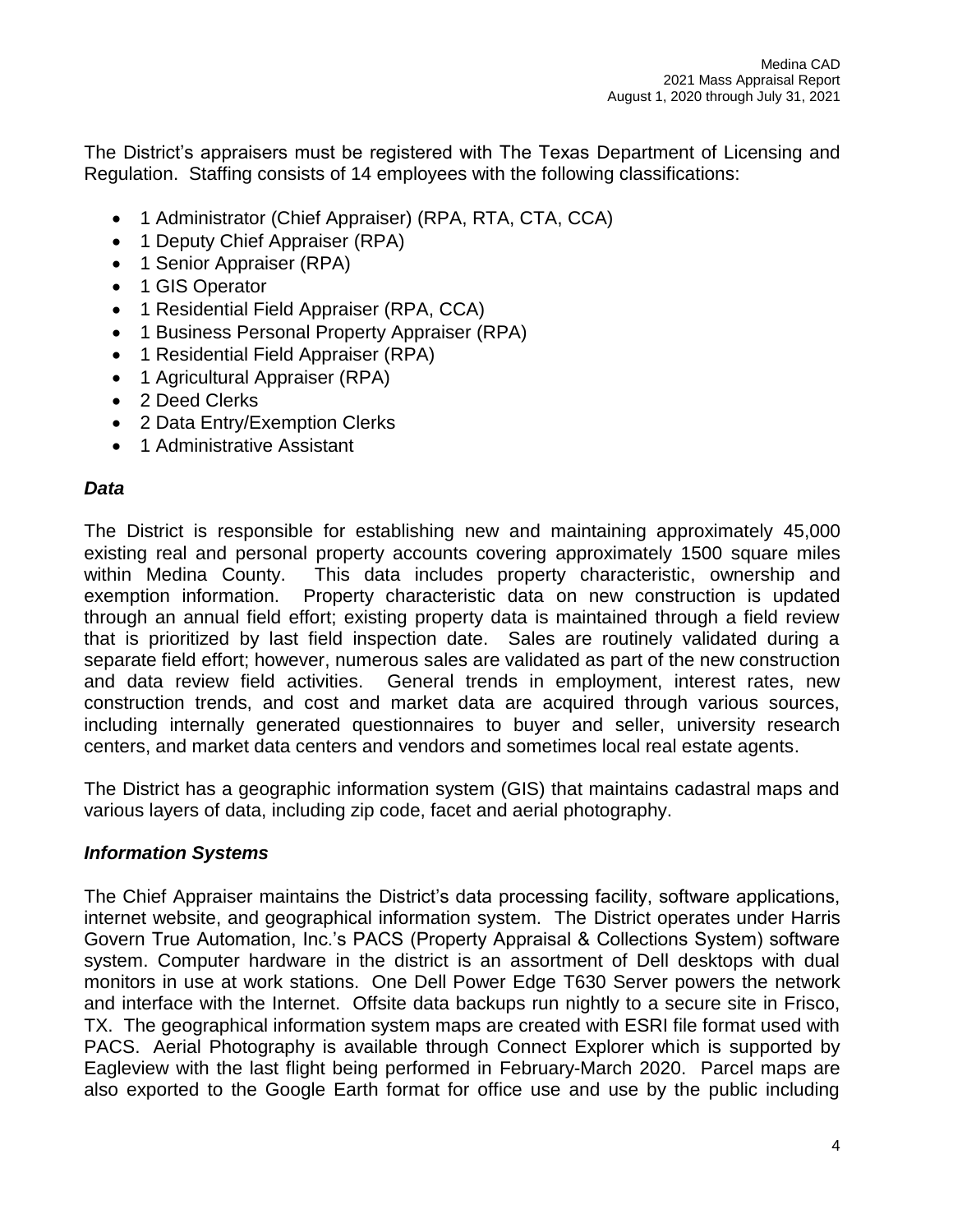realtors, surveyors, and other taxpayers. Large scale maps are printed on an HP Design Jet 1100ps color plotter.

# **INDEPENDENT PERFORMANCE TEST**

According to Chapter 5 of the TPTC and Section 403.302 of the Texas Government Code, the State Comptroller's Property Tax Assistance Division (PTAD) conducts a property value study (PVS) of each Texas school district and each appraisal district, at least every two years. As a part of this study, the Code also requires the Comptroller to use sales and recognized auditing and sampling techniques; review each appraisal district's appraisal methods, standards and procedures to determine whether the District used recognized standards and practices, test the validity of school district taxable values in each appraisal district and presume the appraisal roll values are correct when values are valid; and, determine the level and uniformity of property tax appraisal in each appraisal district. The methodology used in the property value study includes stratified samples to improve sample representativeness and techniques or procedures of measuring uniformity. This study utilizes statistical analysis of sold properties (sale ratio studies) and appraisals of unsold properties (appraisal ratio studies) as a basis for assessment ratio reporting. For appraisal districts, the reported measures include median level of appraisal, coefficient of dispersion (COD), the percentage of properties within 10% of the median, the percentage of properties within 25% of the median, and price-related differential (PRD) for properties overall and by state category (i.e., categories A, B, C, D and F1 are directly applicable to real property).

There are eight independent school districts in the District for which appraisal rolls are annually developed. The preliminary results of this study are released in January in the year following the year of appraisal. The final results of this study are certified to the Education Commissioner of the Texas Education Agency (TEA) in the following July of each year for the year of appraisal. This outside (third party) ratio study provides additional assistance to the District in determining areas of market activity or changing market conditions.

# **APPRAISAL ACTIVITIES**

# **INTRODUCTION**

#### *Appraisal Responsibilities*

The appraisal staff is responsible for collecting and maintaining property characteristic data for classification, valuation, and other purposes. Accurate valuation of real and personal property by any method requires a physical description of personal property, land and building characteristics. This appraisal activity is responsible for administering, planning and coordinating all activities involving data collection and maintenance of all commercial, residential and personal property types which are located within the boundaries of Medina County. The data collection effort involves the field inspection of real and personal property accounts, as well as data entry of all data collected into the existing information system. The goal is to periodically field inspect all residential, commercial and personal properties in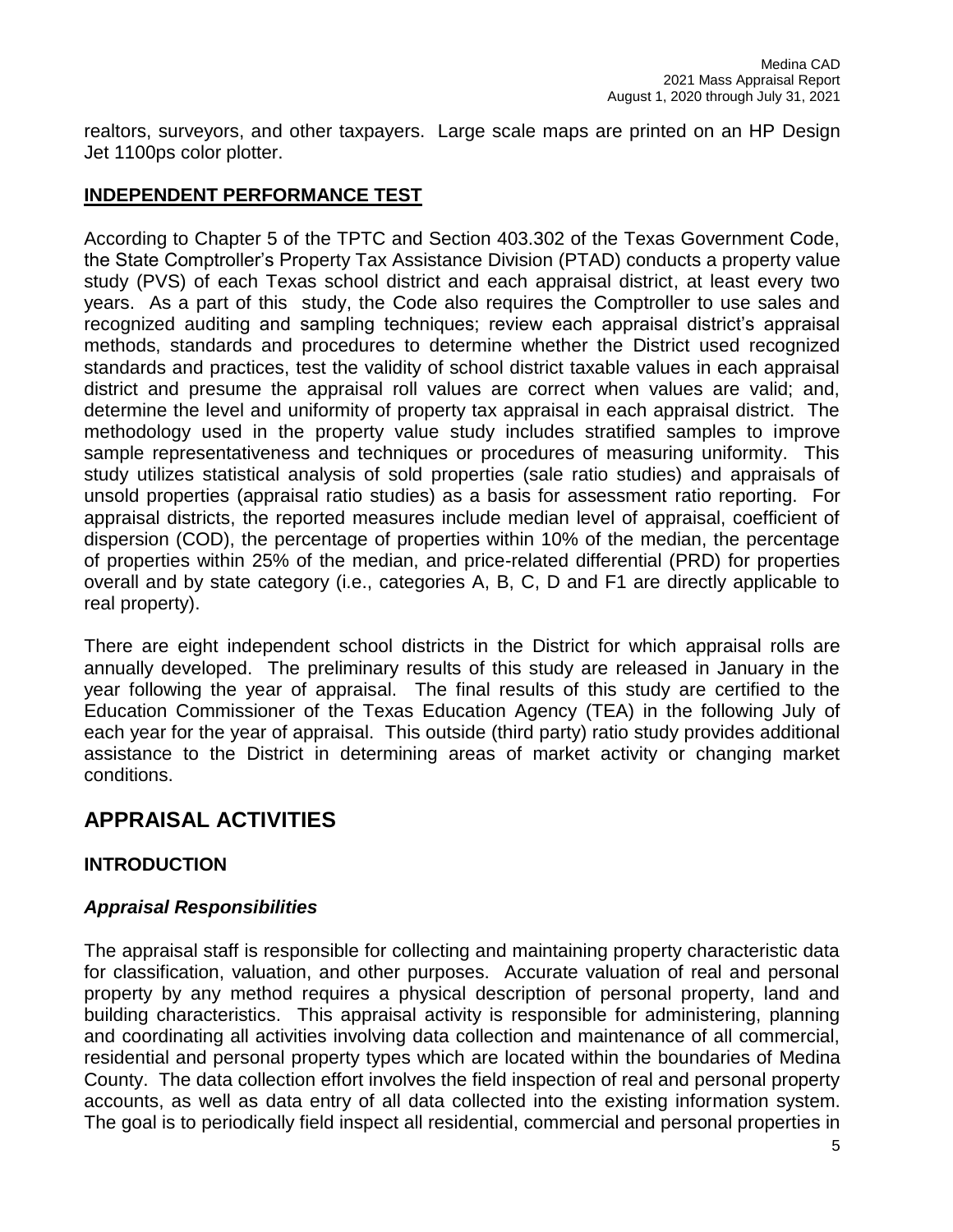the county once every three years. Meeting this goal is dependent on staffing and budgetary constraints.

#### *Appraisal Resources*

#### *Data*

The data used by field appraisers includes the existing property characteristic information contained in PACS from the district's computer system. The data is printed on a field appraisal record card or personal property data sheets. Other data used include maps, sales data, fire and damage reports, building, electric, well and septic installation permits, photos and actual cost information.

#### **PRELIMINARY ANALYSIS**

#### *Data Collection/Validation*

Data collection of real property involves field research and maintaining data characteristics of the property in PACS. The information contained in PACS includes site characteristics, such as land size and topography, and improvement data, such as square foot of living area, year built, quality of construction, and condition. Field appraisers use manuals that establish uniform procedures for the correct listing of real property. All properties are coded according to these manuals and the approaches to value are structured and calibrated based on this coding system. The field appraisers use these manuals during their initial training and as a guide in the field inspection of properties. Data collection for personal property involves maintaining information on Personal Property. The type of information for personal property includes business inventory, furniture and fixtures, machinery and equipment, cost and location. The field appraisers conducting on-site inspections use the District's personal property manual during their initial training and as a guide to correctly list all personal property that is taxable.

The procedure manuals that are utilized by the field appraisers are available in the District offices. If a property owner/agent wants a copy of the procedural manual, customer service will assure a copy is available. The Chief Appraiser periodically updates the procedural manuals.

#### *Sources of Data*

The sources of data collection are through the new construction field effort, data review, field effort, sales letters, hearings, sales validation field effort, commercial sales verification, newspapers and publications, and property owner correspondence via the internet. A principal source of data comes from building permits received from taxing jurisdictions that require property owners to obtain a building permit. Paper permits are received and matched manually with the property ID number for data entry.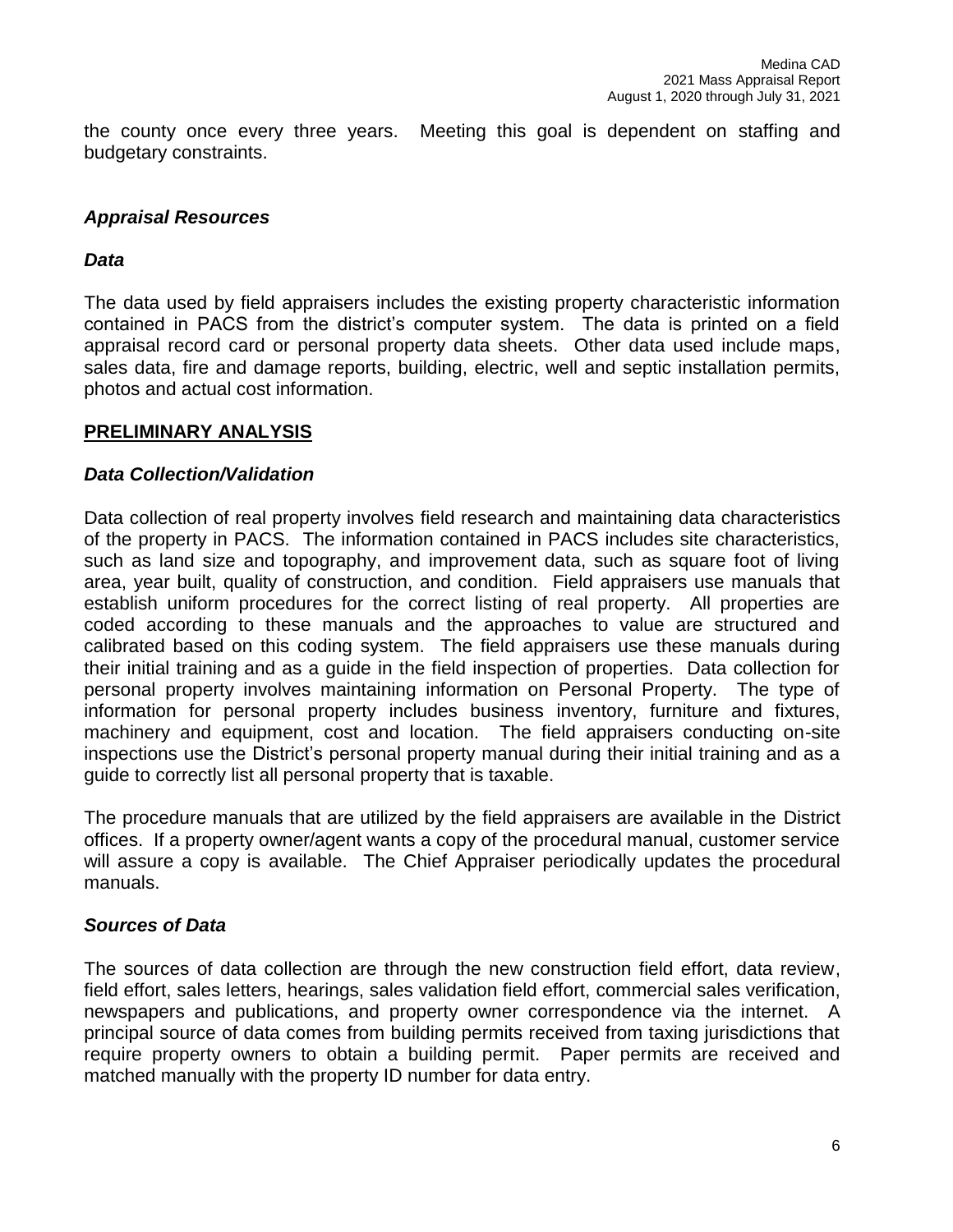Data review of entire neighborhoods is generally a good source for data collection. Appraisers drive entire neighborhoods to review the accuracy of the data and identify properties to be re-listed. The sales validation effort in real property pertains to the collection of data of properties that have sold. In residential, the sales validation effort involves on-site inspection by field appraisers to verify the accuracy of the property characteristics data and confirmation of the sales price. The Deed Clerks are responsible for mailing both the grantee and grantor a sales questionnaire to confirm sales prices and to verify pertinent data.

Property owners are one of the best sources for identifying incorrect data that generates a field check. Frequently, the property owner provides sufficient data to allow correction of records without having to send an appraiser on-site. As the District has increased the amount of information available on the internet, property owner's requests to correct data inconsistencies has also increased. For the property owner without access to the internet, letters are often submitted notifying the District of inaccurate data. Properties identified in both manners are added to a work file and inspected at the earliest opportunity.

## *Data Collection Procedures*

Field data collection requires organization, planning and supervision of the field effort. The scope of work for the year is detailed in the Biennial Reappraisal Plan. Data collection procedures have been established for residential, commercial and personal property, through the appraisal manuals. The appraisers are assigned throughout Medina County to conduct field inspections. Appraisers conduct field inspections and record information either on a property record card (PRD) or a personal property data sheet.

The quality of the data collected is extremely important in establishing accurate values of taxable property. While production standards are established and upheld for the various field activities, quality of data is emphasized as the goal and responsibility of each appraiser. New appraisers are trained in the specifics of data collection as set forth in the manual. Experienced appraisers are routinely re-trained in procedures prior to major field projects such as new construction, sales validation or data review. A quality assurance process exists through supervisory review of the work being performed by the field appraisers. The Deputy Chief Appraiser is charged with the responsibilities of ensuring that appraisers follow listing procedures, identifying training issues, and providing uniform training for all field appraisal staff.

#### *Data Maintenance*

Field appraisers are responsible for the data entry of fieldwork into the computer file. This responsibility includes not only data entry, but also quality assurance.

# **INDIVIDUAL VALUE REVIEW PROCEDURES**

*Field Review*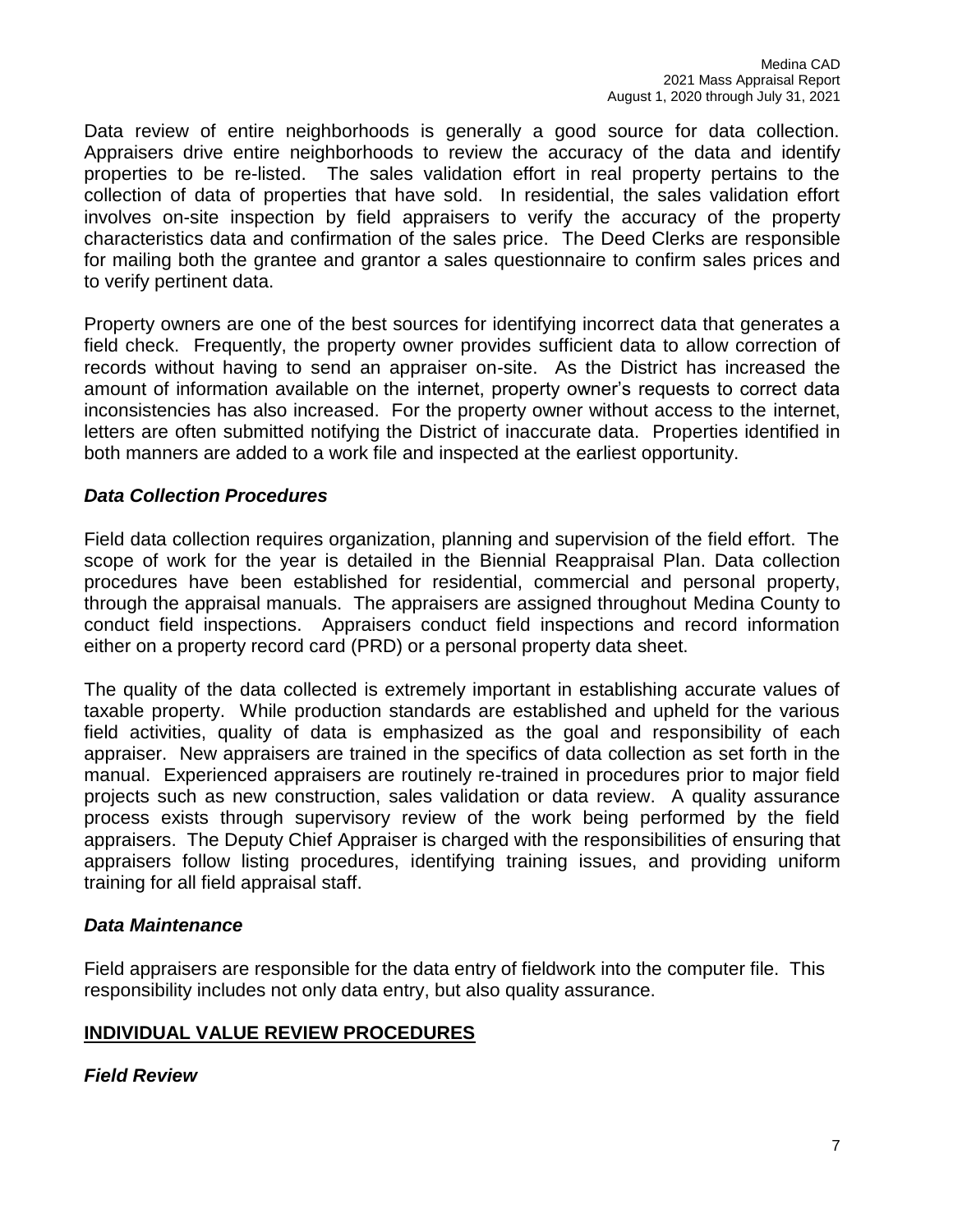The date of last inspection, extent of that inspection, and the CAD appraiser responsible are listed on the PACS record. If a property owner or jurisdiction disputes the District's records concerning this data during a hearing, via a telephone call or correspondence received, PACS data may be altered based on the evidence provided. Typically, a field inspection is requested to verify this evidence for the current year's valuation or for the next year's valuation. Every year a field review of certain defined market areas or neighborhoods is performed during the data review/re-list field effort. *Office Review*

Office reviews are completed on properties where information has been received from the owner of the property. Even though information is provided by the owner in office a field inspection may also be required.

## **PERFORMANCE TEST**

The Chief and Deputy Chief Appraisers are responsible for conducting ratio studies and comparative analysis.

Field appraisers, in many cases, may conduct field inspections to ensure the ratios produced are accurate and the appraised values utilized are based on accurate property data characteristics.

# **RESIDENTIAL PROPERTY**

#### **INTRODUCTION**

#### *Scope of Responsibility*

The Chief Appraiser and Deputy Chief are responsible for vacant land valuation. They are also responsible for developing equal and uniform market values for residential improved property. There are approximately 27,450 residential improved and residential vacant properties in Medina County.

#### *Appraisal Resources*

#### **Personnel**

The Residential Valuation appraisal staff consists of the Chief Appraiser, Deputy Chief Appraiser, three Field Appraisers, and the support staff.

#### **Data**

A common set of data characteristics for each residential dwelling in Medina County is collected in the field and data entered into the CAMA system. The property characteristic data drives the CAMA approach to valuation.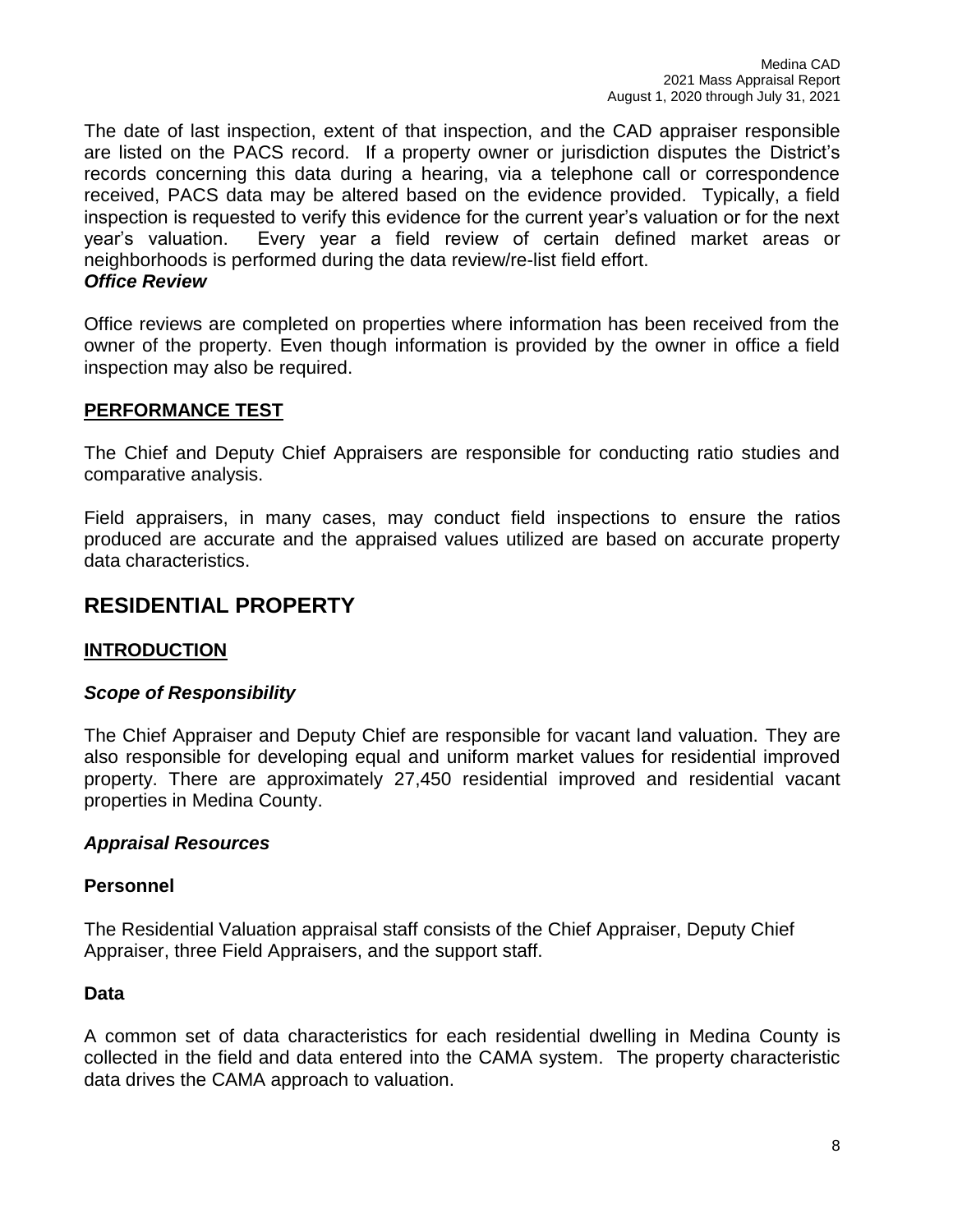## **MARKET COMPARISON APPROACH**

#### *Area Analysis*

Data on regional economic forces such as demographic patterns, regional, location factors, employment and income patterns, general trends in real property prices and rents, interest rate trends, availability of vacant land, and construction trends and costs are collected from private vendors and public sources and provide the field appraiser a current economic outlook on the real estate market. Information is gleaned from real estate publications and sources such as continuing education as approved by the Texas Department of Licensing and Registration (TDLR).

## *Neighborhood and Market Analysis*

Neighborhood analysis involves the examination of how physical, economic, governmental and social forces and other influences affect property values. The effects of these forces are also used to identify, classify, and stratify comparable properties into smaller, manageable subsets of the universe of properties known as neighborhoods. Residential valuation and neighborhood analysis are conducted in each of the school district areas.

The first step in neighborhood analysis is the identification of a group of properties that share certain common traits. A "neighborhood" for analysis purposes is defined as the largest geographic grouping of properties where the property's physical, economic, governmental and social forces are generally similar and uniform. Geographic stratification accommodates the local supply and demand factors that vary across a jurisdiction.

Once a neighborhood has been identified, the next step is to define its boundaries. This process is known as "delineation." Some factors used in neighborhood delineation include location, sales price range, lot size, age of dwelling, quality of construction and condition of dwellings, square footage of living area, and story height. Delineation can involve the physical drawing of neighborhood boundary lines on a map, but it can also involve statistical separation or stratification based on attribute analysis.

Part of neighborhood analysis is the consideration of discernible patterns of growth that influence a neighborhood's individual market. Few neighborhoods are fixed in character. Each neighborhood may be characterized as being in a stage of growth, stability or decline. The growth period is a time of development and construction. As new neighborhoods in a community are developed, they compete with existing neighborhoods. An added supply of new homes tends to induce population shift from older homes to newer homes. In the period of stability, or equilibrium, the forces of supply and demand are about equal. Generally, in the stage of equilibrium, older neighborhoods can be more desirable due to their stability of residential character and proximity to the workplace and other community facilities. The period of decline reflects diminishing demand or desirability. During decline, general property use may change from residential to a mix of residential and commercial uses. Declining neighborhoods may also experience renewal, reorganization, rebuilding, or restoration, which promotes increased demand and economic desirability.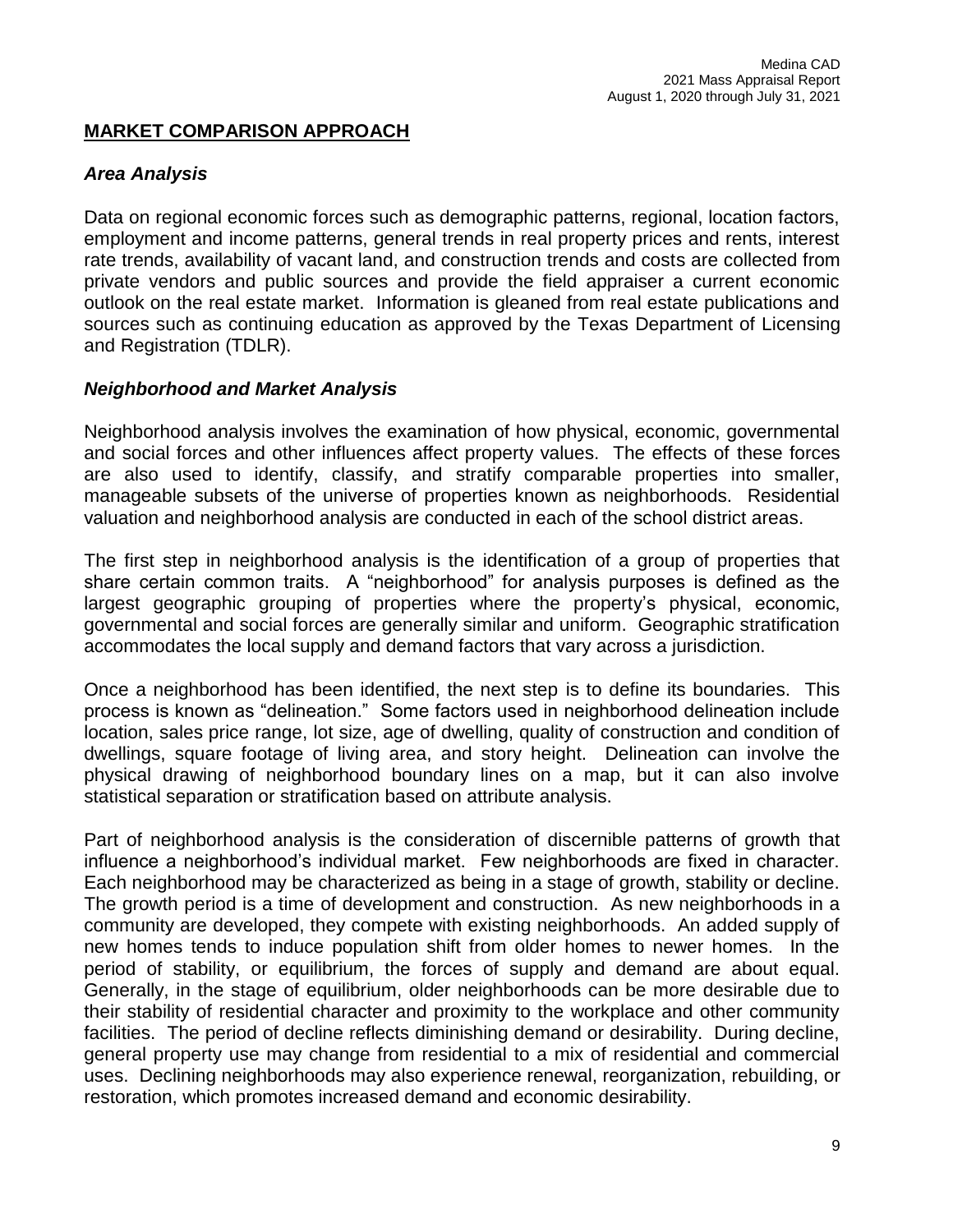Neighborhood identification and delineation is the cornerstone of the residential valuation system at the District. All the residential analysis work done in association with the residential valuation process is neighborhood specific. Neighborhoods are field inspected and delineated based on observable aspects of homogeneity. Neighborhood delineation is periodically reviewed to determine if further neighborhood delineation is warranted. Whereas neighborhoods involve similar properties in the same location, a neighborhood group is simply defined as similar neighborhood in similar locations. Each residential neighborhood is assigned to a neighborhood group based on observable aspects of homogeneity between neighborhoods. Neighborhood grouping is highly beneficial in costderived areas of limited or no sales, or use in direct sales comparison analysis. Neighborhood groups, or clustered neighborhoods, increase the available market data by linking comparable properties outside a given neighborhood. Sales ratio analysis, discussed below, is performed on a neighborhood basis, and in soft sale areas on a neighborhood group basis.

## *Highest and Best Use Analysis*

The highest and best use of property is the reasonable and probable use that supports the highest present value as of the date of the appraisal. The highest and best use must be physically possible, legal, financially feasible, and productive to its maximum. The highest and best use of residential property is normally its current use. This is due in part to the fact that residential development, in many areas, through use of deed restrictions and zoning, precludes other land uses.

Residential valuation undertakes reassessment of highest and best use in transition areas and areas of mixed residential and commercial use. In transition areas with ongoing gentrification, the appraiser reviews the existing residential property use and makes a determination regarding highest and best use. Once the conclusion is made that the highest and best use remains residential, further highest and best use analysis is done to decide the type of residential use on a neighborhood basis. As an example, it may be determined in a transition area that older, non-remodeled homes are economic mis improvements, and the highest and best use of such property is the construction of new dwellings. In areas of mixed residential and commercial use, the appraiser reviews properties in these areas on a periodic basis to determine if changes in the real estate market require reassessment of the highest and best use of a select population of properties. Per Section 23.01 (d), the market value of a residence homestead shall be determined solely on the basis of the property's value as a residence homestead, regardless of whether the residential use of the property by the owner is considered to be the highest and best use of the property.

#### **DATA COLLECTION AND VALIDATION**

#### *Sources of Data*

The district's property characteristics data was originally received in 1979 from the Medina County Tax Office, the Hondo Independent School District Tax Office, Devine Independent School District Tax Office, Medina Valley Independent School District Tax Office, Utopia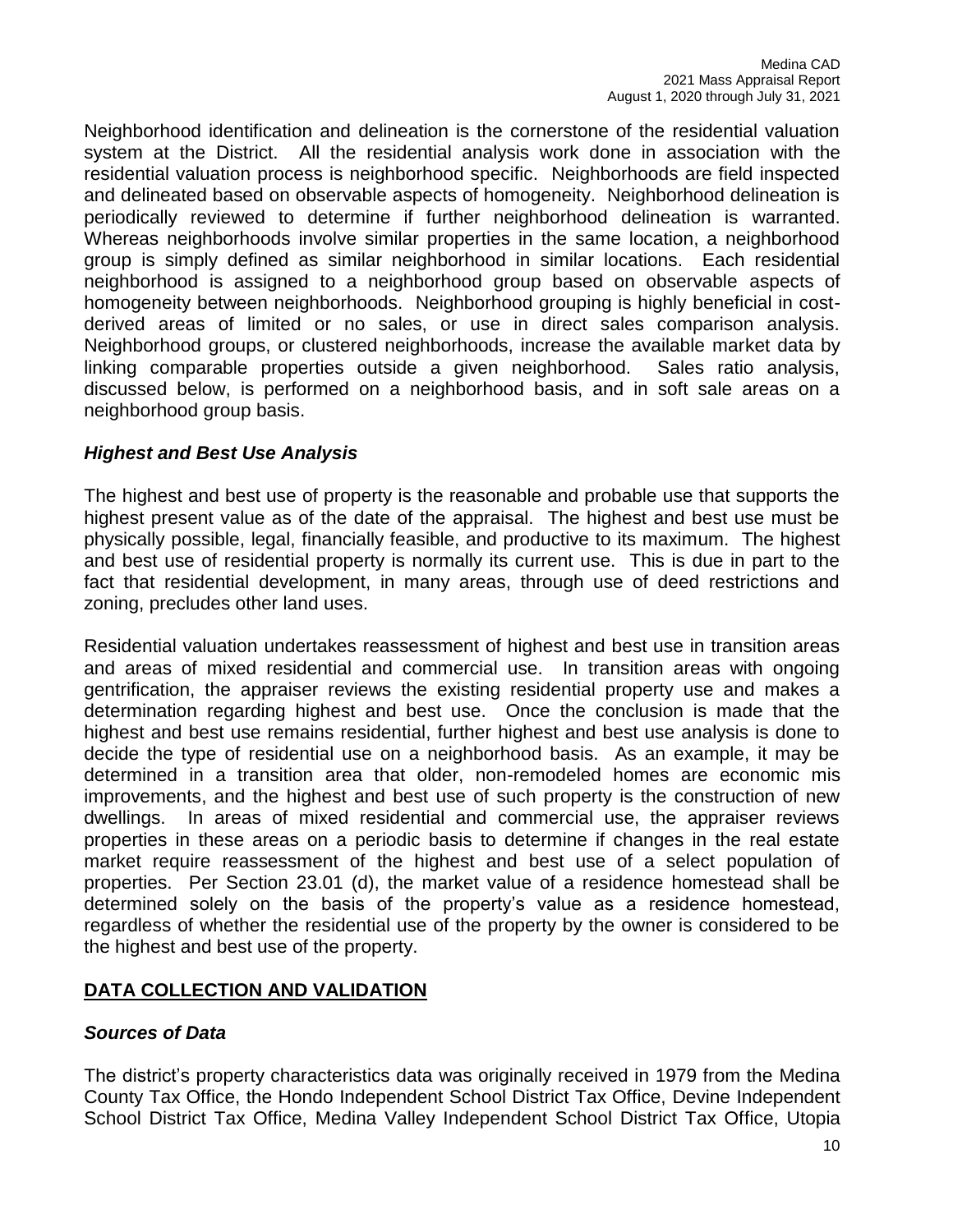Independent School District Tax Office and the Northside Independent School District Tax Office and where absent, collected through a massive field data collection effort coordinated by the district over a period of time. Tax assessors, local newspapers and the public often provide the district information regarding new construction, market patterns and other useful facts related to property valuation.

# **VALUATION AND STATISTICAL ANALYSIS**

## *Cost Schedules*

All residential parcels in the District are valued from identical cost schedules using a comparative unit method. The District's residential cost schedules, originally adopted from a private mass appraisal firm, have been customized to fit Medina County's local residential building and labor market. The cost schedules are reviewed periodically as a result of state legislation requiring that the District cost schedules be within a range of plus or minus 10% from nationally recognized cost schedules.

A review of the residential cost schedule is performed annually and is revised as needed during each review. As part of this process, newly constructed sold properties at various levels of quality of construction in Medina County are reviewed. The property data characteristics of these properties are verified and photographs taken of the samples. CAD dwelling costs are compared against Marshall & Swift, a nationally recognized cost estimator. This process includes correlation of quality of construction factors from CAD and Marshall & Swift. The results of the comparison are analyzed using statistical measures, including stratification by quality and reviewing estimated building costs, plus land to sales prices. As a result of this analysis, a new regional multiplier may be developed to be used in the District's cost process.

#### *Sales Information*

A sales file for the storage of "snapshot" sales data at the time of sale is maintained. Residential improved and vacant land sales, along with commercial improved and vacant land sales are maintained. Residential improved and vacant sales are collected from a variety of sources, including sales letters sent to buyer and seller, field discovery, protest hearings, Board of Realtor's MLS, various sale vendors, builders, and realtors. A system of type, source, validity and verification codes was established to define salient facts related to a property's purchase or transfer. School district or neighborhood sales reports are generated as an analysis tool for the appraiser in the development of value estimates.

# *Land Analysis*

Residential land analysis is conducted by the Chief Appraiser, with assistance from the Deputy Chief Appraiser. Together, they develop a base lot, primary rate, and assign each unique neighborhood its own cost table either by acres, square foot, or site value. These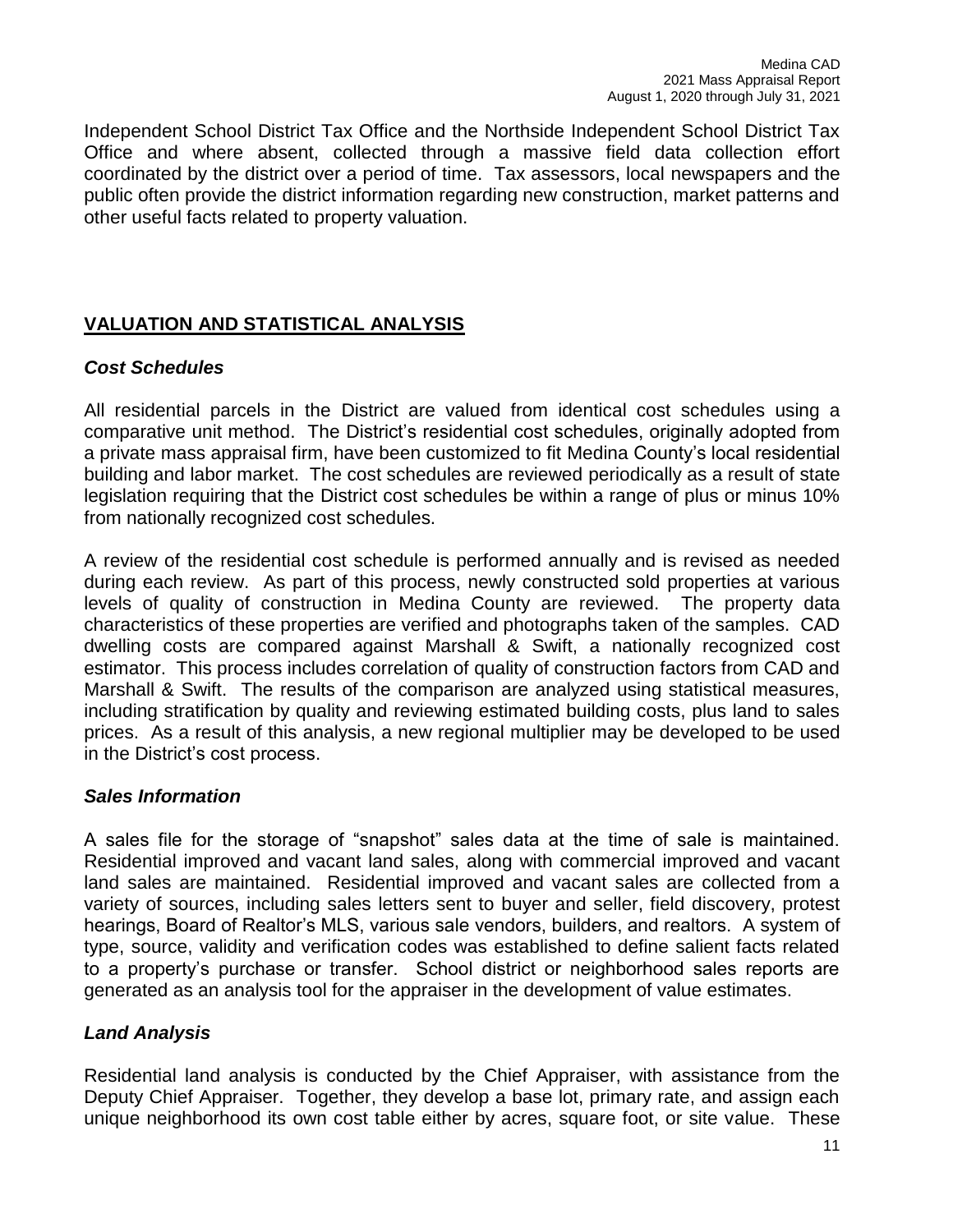tables are designed to systematically value the primary and residual land based on a specified percentage of the primary rate. A computerized land table file stores the land information required to consistently value individual parcels within neighborhoods. Specific land influences are used, where necessary, to adjust parcels outside the neighborhood norm for such factors as view, shape, size, and topography, among others. The appraisers use abstraction and allocation methods to ensure that the land values created best reflect the contributory market value of the land to the overall property value.

## *Statistical Analysis*

Ratio studies are conducted on each of the residential valuation neighborhoods in the District to judge the two primary aspects of mass appraisal accuracy, being the level and uniformity of value. Appraisal statistics of central tendency and dispersion generated from sales ratios are available for each stratified neighborhood, the weighted mean, median, standard deviation, coefficient of variation, and coefficient of dispersion provide the Chief Appraiser a tool by which to determine both the level and uniformity of appraised value on a stratified neighborhood basis. The level of appraised value is determined by the weighted mean for individual properties within a neighborhood, and a comparison of neighborhood weighted means reflect the general level of appraised value between comparable neighborhoods. Review of the standard deviation, coefficient of variation, and coefficient of dispersion discerns appraisal uniformity within and between stratified neighborhoods.

Generally, neighborhoods are reviewed on a three-year rotation basis by the Chief Appraiser or Deputy Chief Appraiser, through the sales ratio analysis process. The first phase involves neighborhood ratio studies that compare the recent sales prices of neighborhood properties to the appraised values of these sold properties. This set of ratio studies affords the appraiser an excellent means of judging the present level of appraised value and uniformity of the sales. The appraiser makes a preliminary decision, based on the sales ratio statistics and designated parameters for valuation update, as to whether the value level in a neighborhood needs to be updated in an upcoming reappraisal, or whether the level of market value in a neighborhood is at an acceptable level.

#### *Market Adjustment or Trending Factors*

Neighborhood market adjustments or factors are developed from appraisal statistics provided from ratio studies and are used to ensure that estimated values are consistent with the market. The District's primary approach to the valuation of residential properties uses a hybrid cost-sales comparison approach. This type of approach accounts for neighborhood market influences not specified in the cost model.

The following equation denotes the hybrid model used:

Land Value + RCN (Replacement Cost New) - Depreciation = Market Value

The market value equals the market adjustment factor times the land value plus the replacement cost new less depreciation. As the cost approach separately estimates both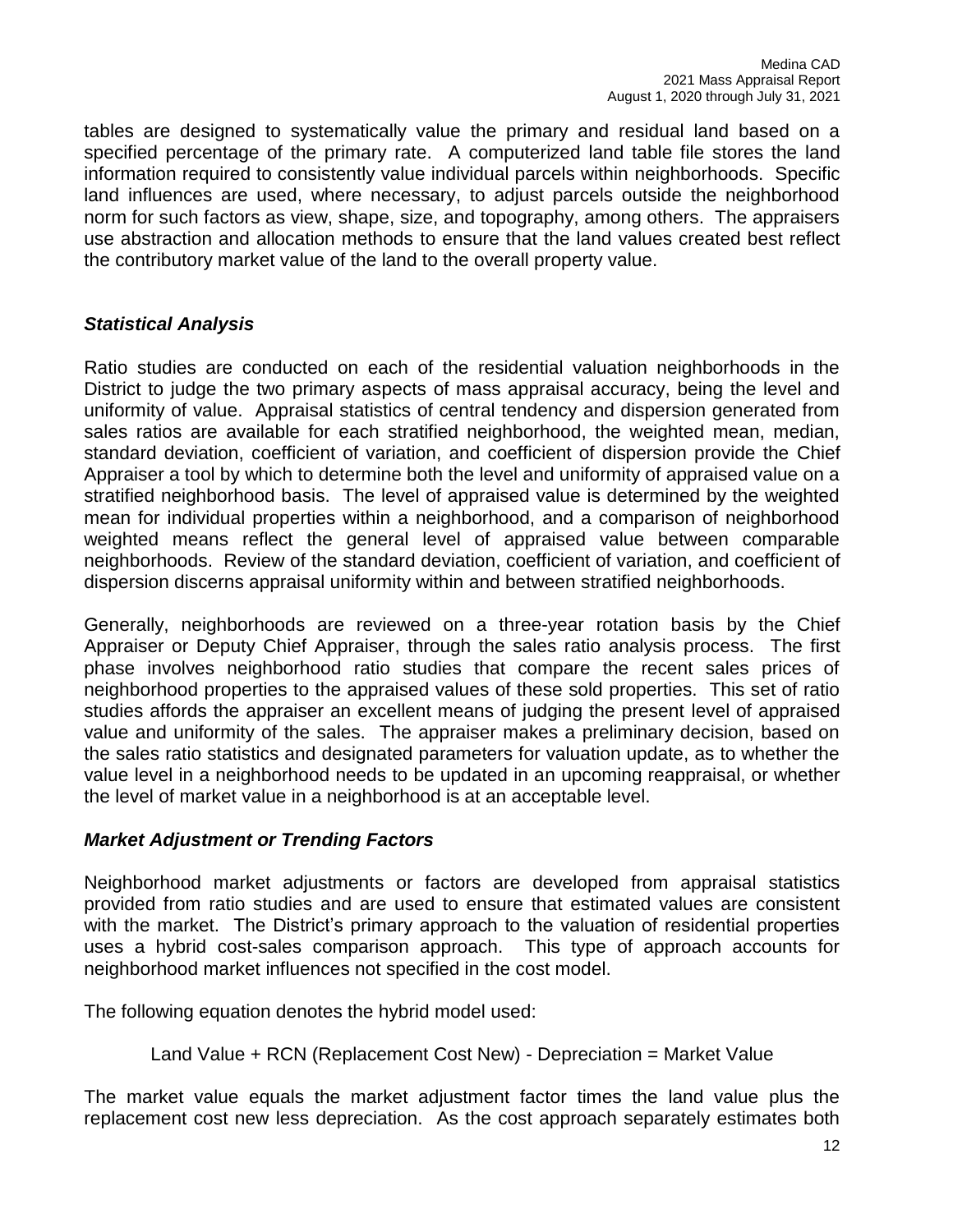land and building values and uses depreciated replacement costs, which reflect only the supply side of the market, it is expected that adjustments to the cost values are needed to bring the level of appraisal to an acceptable standard. Market or location adjustments are applied uniformly within neighborhoods to account for location variances between market areas or across a jurisdiction.

If a neighborhood is to be updated, the Chief Appraiser and Deputy Chief Appraiser use cost ratio studies that compare recent sales prices of properties appropriately adjusted for the effects of time within a delineated neighborhood with the properties' actual cost value. The calculated ratio derived from the sum of the sold properties' cost value divided by the sum of the sales prices indicates the neighborhood level of value based on the unadjusted cost value for the sold properties. This cost-to-sale ratio is compared to the appraisal-tosale ratio to determine the market adjustment factor for each neighborhood. This market adjustment factor is needed to trend the values obtained through the cost approach closer to the actual market evidenced by recent sales prices within a given neighborhood.

The sales used to determine the market adjustment factor will reflect the market influences and conditions only for the specified neighborhood, thus producing more representative and supportable values. The market adjustment factor calculated for each updated neighborhood is applied uniformly to all properties within a neighborhood. Once the market-trend factors are applied, a second set of ratio studies is generated that compares recent sale prices with the proposed appraised values for these sold properties. From this set of ratio studies, the Chief Appraiser can judge the appraisal level and uniformity in both updated and non-updated neighborhoods, and finally, for the school district as a whole.

#### **TREATMENT OF RESIDENCE HOMESTEADS**

Beginning in 1998, the State of Texas implemented a constitutional classification scheme concerning the appraisal of residential property that receives a residence homestead exemption. Under the new law, beginning in the second year a property receives a homestead exemption, increases in the value of that property are "capped." The value for tax purposes (appraised value) of a qualified residence homestead will be the LESSER of:

- the market value; or
- $\bullet$  the preceding year's appraised value; PLUS 10 percent for each year since the property was re-appraised; PLUS the value of any improvements added since the last re-appraisal.

Values of capped properties must be recomputed annually. If a capped property sells, the cap automatically expires as of January  $1<sup>st</sup>$  of the following year. In that following year, that home is reappraised at its market value to bring its appraisal into uniformity with other properties. An analogous provision applies to new homes. While a developer owns them, unoccupied residences are appraised as part of an inventory using the district's land value and the developer's construction costs as of the valuation date. However, in the year following sale, they are reappraised at market value.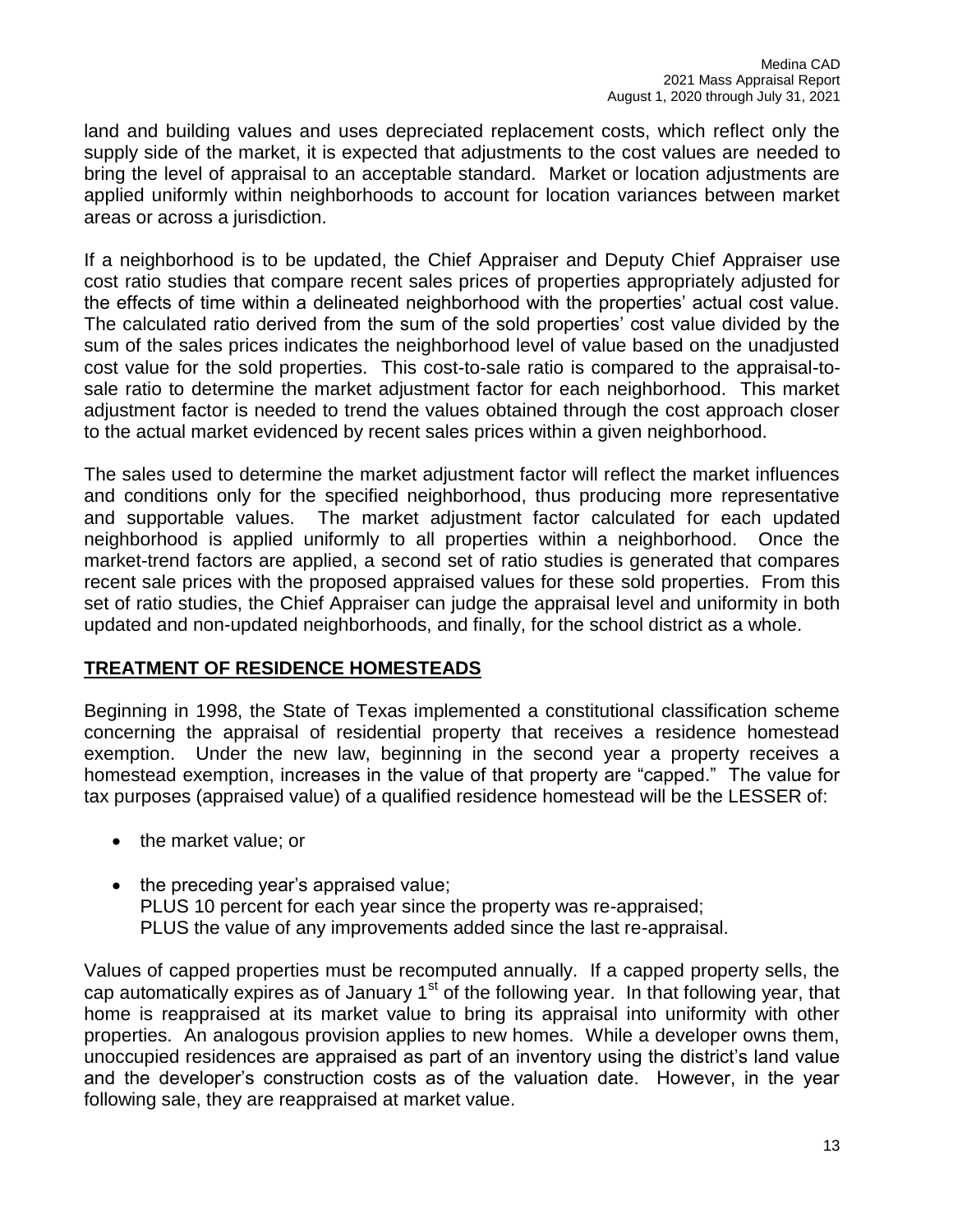Statistics produced from the market data include measures of central tendency (mean and median) that represent the level of appraised values, and measures of uniformity (coefficient of dispersion and coefficient of variation) that represent the consistency of appraised values within and between strata. Local data was used to develop time adjustments.

## **TREATMENT OF ACCOUNTS WITH PRIOR YEARS HEARINGS**

If the appraised value of a property is lowered by the Appraisal Review Board, that value is considered to be the appraised value of the property for that tax year. In the following tax year, the chief appraiser may not increase the appraised value of the property unless the increase by the chief appraiser is reasonably supported by substantial evidence when all of the reliable and probative evidence in the record is considered as a whole. If the appraised value is finally determined in a protest under Section 41.41(a) (2) or an appeal under Section 42.26, the chief appraiser may satisfy the requirement to reasonably support by substantial evidence an increase in the appraised value of the property in the following year by presenting evidence showing that the inequality in the appraisal of property has been corrected with regard to the properties that were considered in determining the value of the subject property. The burden of proof is on the chief appraiser to support an increase in the appraised value of property under circumstances described in the section.

## **INDIVIDUAL VALUE REVIEW PROCEDURES**

#### *Field Review*

The Chief Appraiser and Deputy Chief Appraiser identify individual properties in critical need of field review through sales ratio analysis. Sold properties with a high variance in sales ratios are field reviewed at the time of the sale to check for accuracy of data characteristics.

As the District's parcel count has increased through new home construction, and the homes constructed in the boom years of the late 70's and early 80's experience remodeling, the appraisers are required to perform the field activity associated with transitioning and high demand neighborhoods. Sales activity has also resulted in a more substantial field effort on the part of the appraisers to review and resolve sales outliers. Additionally, the appraiser frequently field reviews subjective data items such as quality of construction, condition, and physical, functional and economic obsolescence, factors contributing significantly to the market value of the property. The areas to be physically inspected are identified in the appraisal districts' Biennial Reappraisal Plan. During this review, the appraiser is able to physically inspect both sold properties and unsold properties for comparability and consistency of values.

#### *Office Review*

Given the number of resources and time required to conduct a routine field review of all properties, homogeneous properties consisting of tract housing with a low variance in sales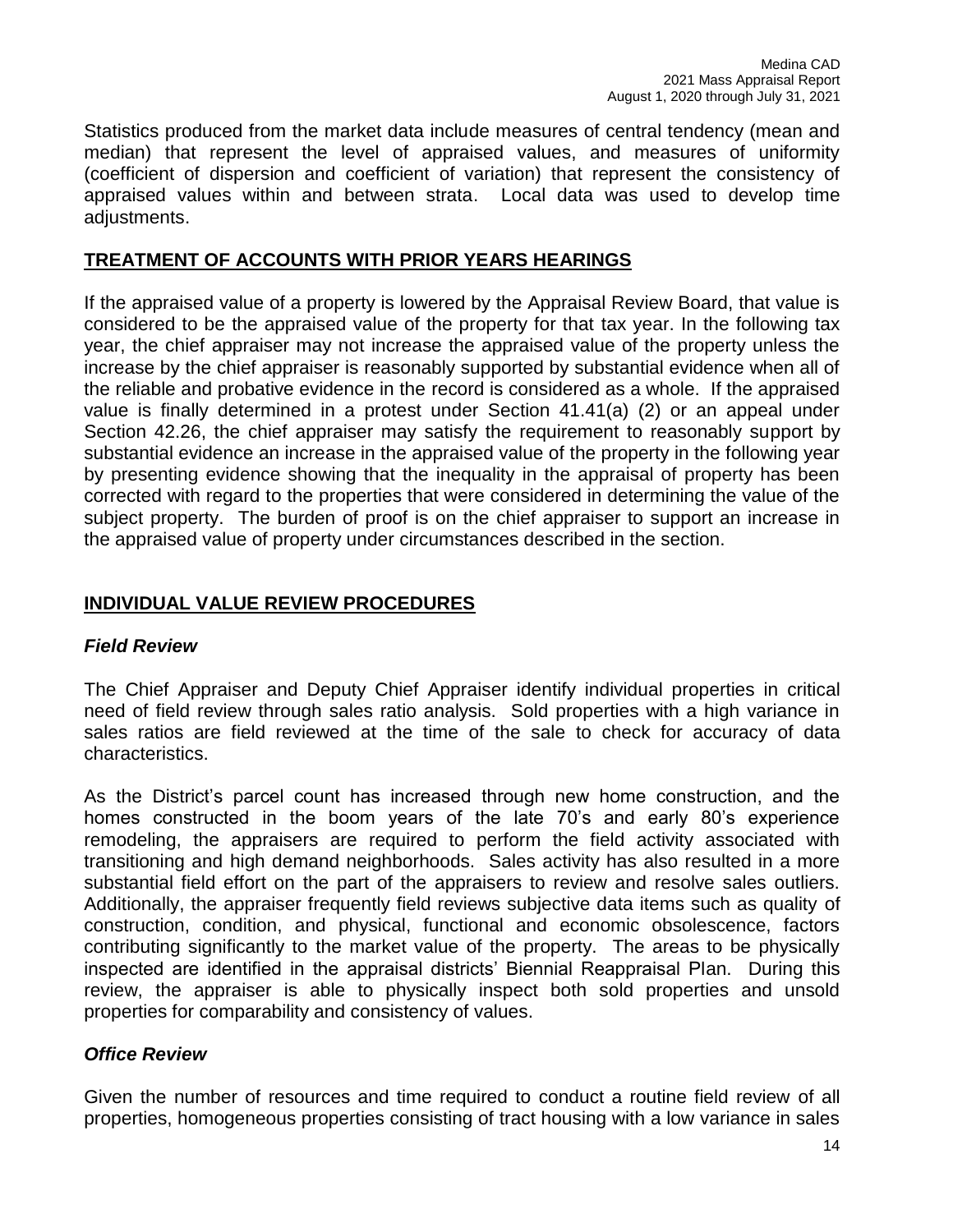ratios and other properties having a recent field inspection date are value reviewed in the office. Ratio reports comparing previous values against proposed and final values are generated for all residential improved and vacant properties. The dollar amount and percentage of value difference are noted for each property within a delineated neighborhood allowing the appraiser to identify, research, and resolve value anomalies before final appraised values are released. Previous values resulting from a hearing protest are individually reviewed to determine if the value remains appropriate for the current year.

Once the Chief Appraiser is satisfied with the level and uniformity of value for each neighborhood, the estimates of value go into the computer system for notice.

## **PERFORMANCE TESTS**

#### *Sales Ratio Studies*

The primary analytical tool used by the Chief Appraiser to measure and improve performance is the ratio study. The District ensures that the appraised values that it produces meet the standards of accuracy in several ways. Overall sales ratios are generated for each school district to allow the appraiser to review general market trends within their area of responsibility, and provide an indication of market appreciation over a specified period of time. Sales ratio studies are generated from computer statistical software for each school district and the appraisal district as a whole. Reported in the sales ratio statistics for each school district is a level of appraised value and uniformity profile by structure type (classification), median level of appraisal, weighted mean, and coefficient of dispersion. The computer-based ratio studies are designed to emulate the findings of the State Comptroller's annual property value study for category A and category E properties (single-family residential property). The neighborhood descriptive statistic, along with frequency distributions and scatter diagrams are reviewed for each neighborhood being updated for the current tax year.

#### *Management Review Process*

Once the proposed value estimates are finalized, the Deputy Chief Appraiser reviews the sales ratios by neighborhood and present pertinent valuation data, such as, history of hearing protest, sale-to-parcel ratio, and level of appraisal to the Chief Appraiser for final review and approval. This review includes comparison of level of value between related neighborhoods within and across jurisdiction lines. The primary objective of this review is to ensure that the proposed values have met preset appraisal guidelines appropriate for the tax year in question.

# **COMMERCIAL PROPERTY VALUATION**

#### **INTRODUCTION**

#### *Appraisal Responsibility*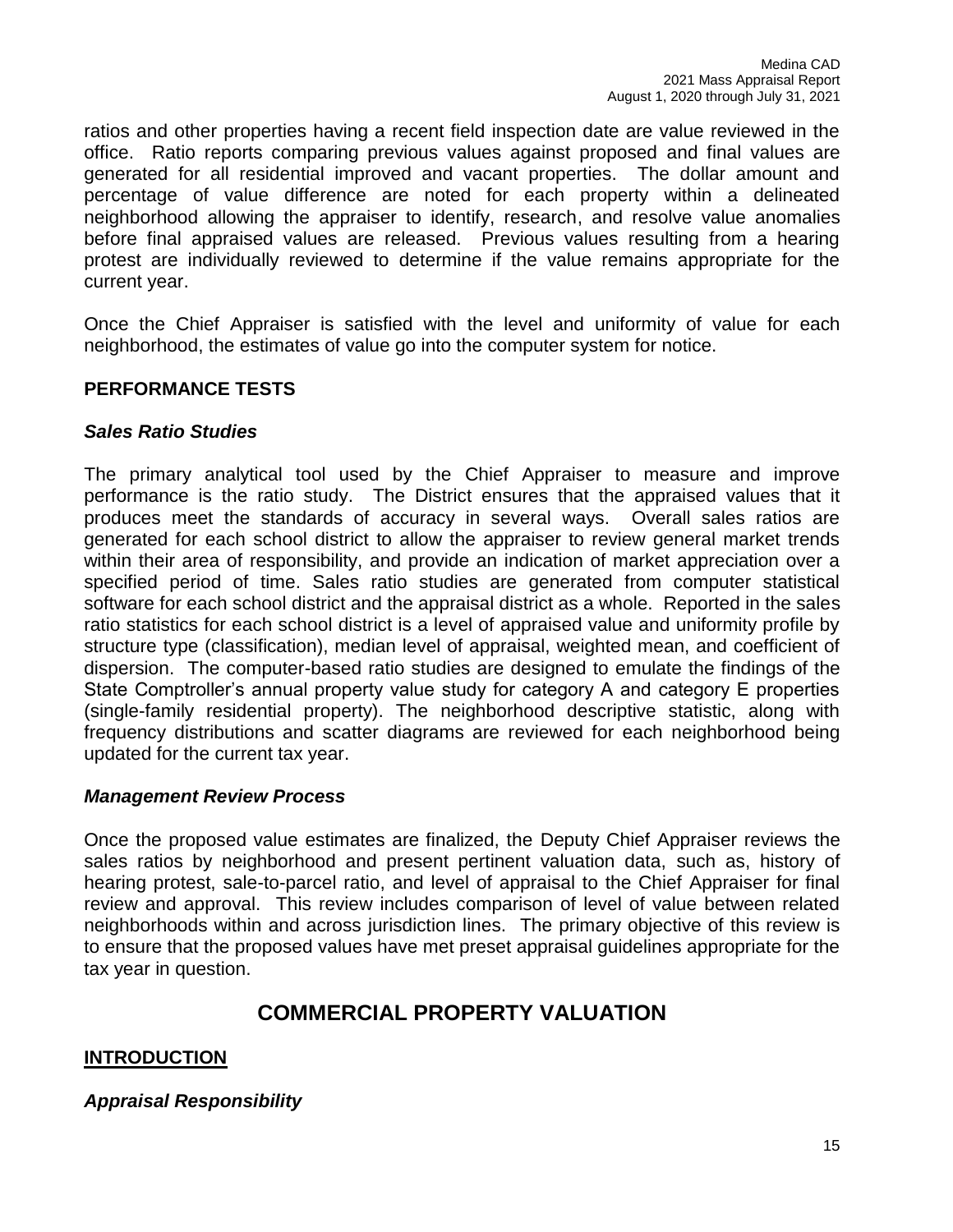This mass appraisal assignment includes all of the commercially classed real property which falls within the responsibility of Eagle Appraisal & Consulting, Inc. The Commercial Appraiser appraises the fee simple interest of properties according to statute. However, the effect of easements, restrictions, encumbrances, leases, contracts or special assessments are considered on an individual basis, as is the appraisement of any nonexempt taxable fractional interests in real property. Fractional interests or partial holdings of real property are appraised in fee simple for the whole property and divided programmatically based on their prorated interests. There are approximately 1,000 commercial properties in Medina County.

## *Appraisal Resources*

The improved real property appraisal responsibilities are categorized according to major property types of multi-family or apartment, office, retail, warehouse and special use (i.e., hotels, and nursing homes). The valuation assignment is generally divided geographically.

#### **Data**

The data used by the Commercial Appraiser includes verified sales of vacant land and improved properties and the pertinent data obtained from each (sales price levels, capitalization rates, income multipliers, equity dividend rates, marketing period, etc.). Other data used by the appraiser includes actual income and expense data (typically obtained through the hearings process), actual contract rental data, leasing information (commissions, tenant finish, length of terms, etc.), and actual construction cost data. In addition to the actual data obtained from specific properties, market data publications are also reviewed to provide additional support for market trends.

#### **PRELIMINARY ANALYSIS**

#### *Survey of Similar Jurisdictions*

The District coordinates its discovery and valuation activities with adjoining appraisal districts. Field trips, interviews and data exchanges with adjacent appraisal districts have been conducted to ensure compliance with state statutes. In addition, District administration and personnel interact with other assessment officials through professional trade organizations including the International Association of Assessing Officers (IAAO), Texas Association of Appraisal Districts (TAAD), and the Texas Association of Assessing Officers (TAAO)

# **VALUATION APPROACH**

*Area Analysis*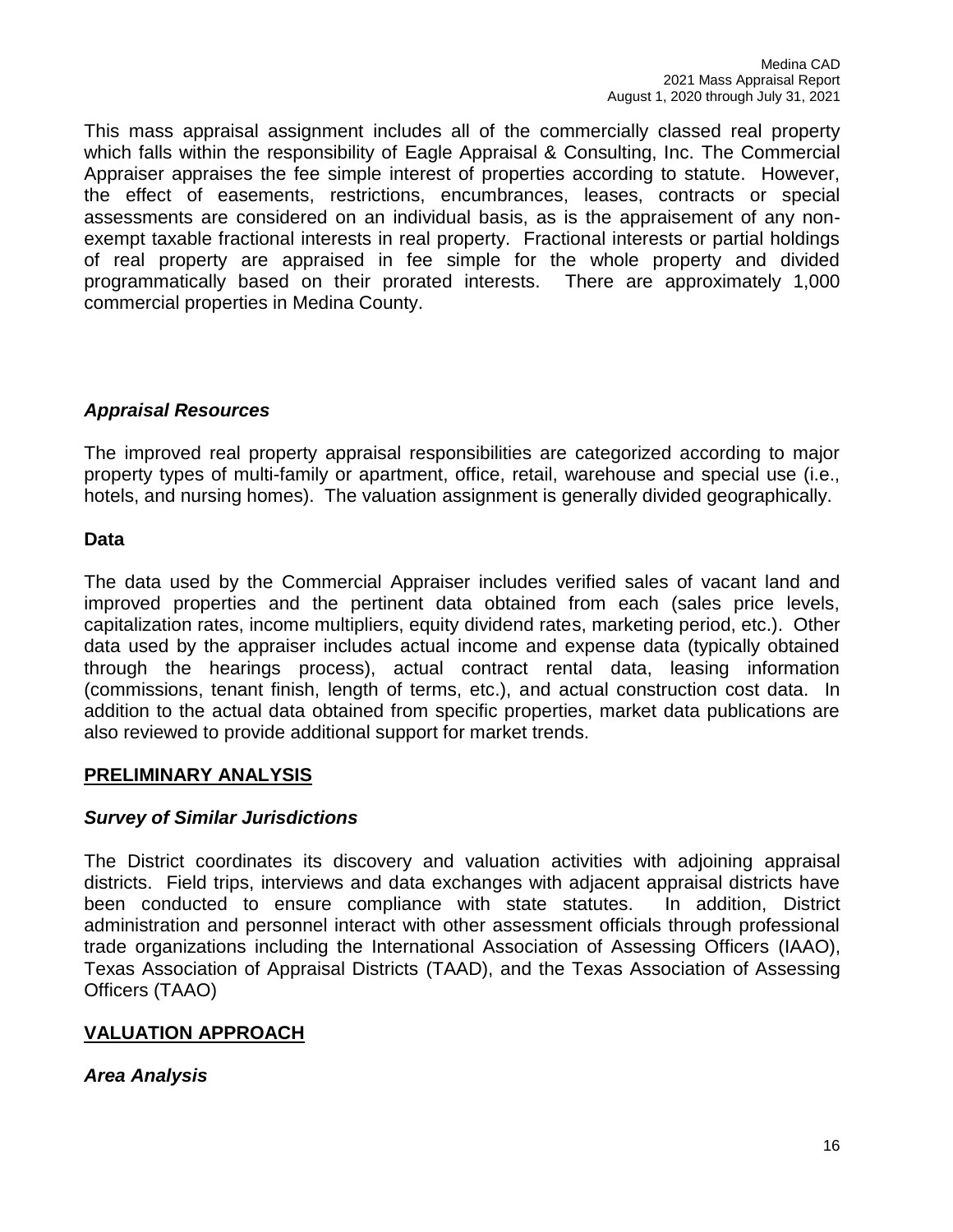Data on regional economic forces such as demographic patterns, regional location factors, employment and income patterns, general trends in real property prices and rents, interest rate trends, availability of vacant land, and construction trends and costs are collected from private vendors and public sources. Continuing education in the form of courses, approved by the TDLR, through IAAO, TAAO, and TAAD is provided to all District personnel, in order to assure appraisers are proficient in area analysis.

## *Neighborhood Analysis*

The neighborhood is comprised of the land area and commercially classed properties located within the boundaries of several separate market areas, including the incorporated cities of Castroville, Devine, Hondo LaCoste, Lytle, Natalia, and the unincorporated town area of D'Hanis. These areas consist of a wide variety of property types including residential, and commercial. Neighborhood analysis involves the examination of how physical, economic, governmental and social forces and other influences affect property values. The effects of these forces are also used to identify, classify, and organize comparable properties into smaller, manageable subsets of the universe of properties known as neighborhoods. In the mass appraisal of commercial properties, these subsets of a universe of properties are generally referred to as market areas or economic areas.

Economic areas are defined by each of the improved property use types (apartment, office, retail, warehouse and special use) based on an analysis of similar economic or market forces. These include, but are not limited to, similarities of rental rates, classification of projects (known as building class by area commercial market experts), date of construction, overall market activity or other pertinent influences. Economic area identification and delineation by each major property use type is the benchmark of the commercial valuation system. All income model valuation (income approach to value estimates) is economic area specific. Economic areas are periodically reviewed to determine if re-delineation is required.

#### *Highest and Best Use Analysis*

The highest and best use is the most reasonable and probable use that generates the highest present value of the real estate as of the date of valuation. The highest and best use of any given property must be physically possible, legally permissible, financially feasible, and maximally productive. For improved properties, highest and best use is evaluated as improved and as if the site were still vacant. This assists in determining if the existing improvements have a transitional use, interim use, nonconforming use, multiple uses, speculative use, excess land, or a different optimum use if the site were vacant. For vacant tracts of land within these market areas, the highest and best use is considered speculative based on the surrounding land uses. Improved properties reflect a wide variety of highest and best uses which include, but are not limited to: office, retail, apartment, warehouse, light industrial, special purpose, or interim uses. In many instances, the property's current use is the same as its highest and best use. This analysis ensures that an accurate estimate of market value (sometimes referred to as value in exchange) is derived.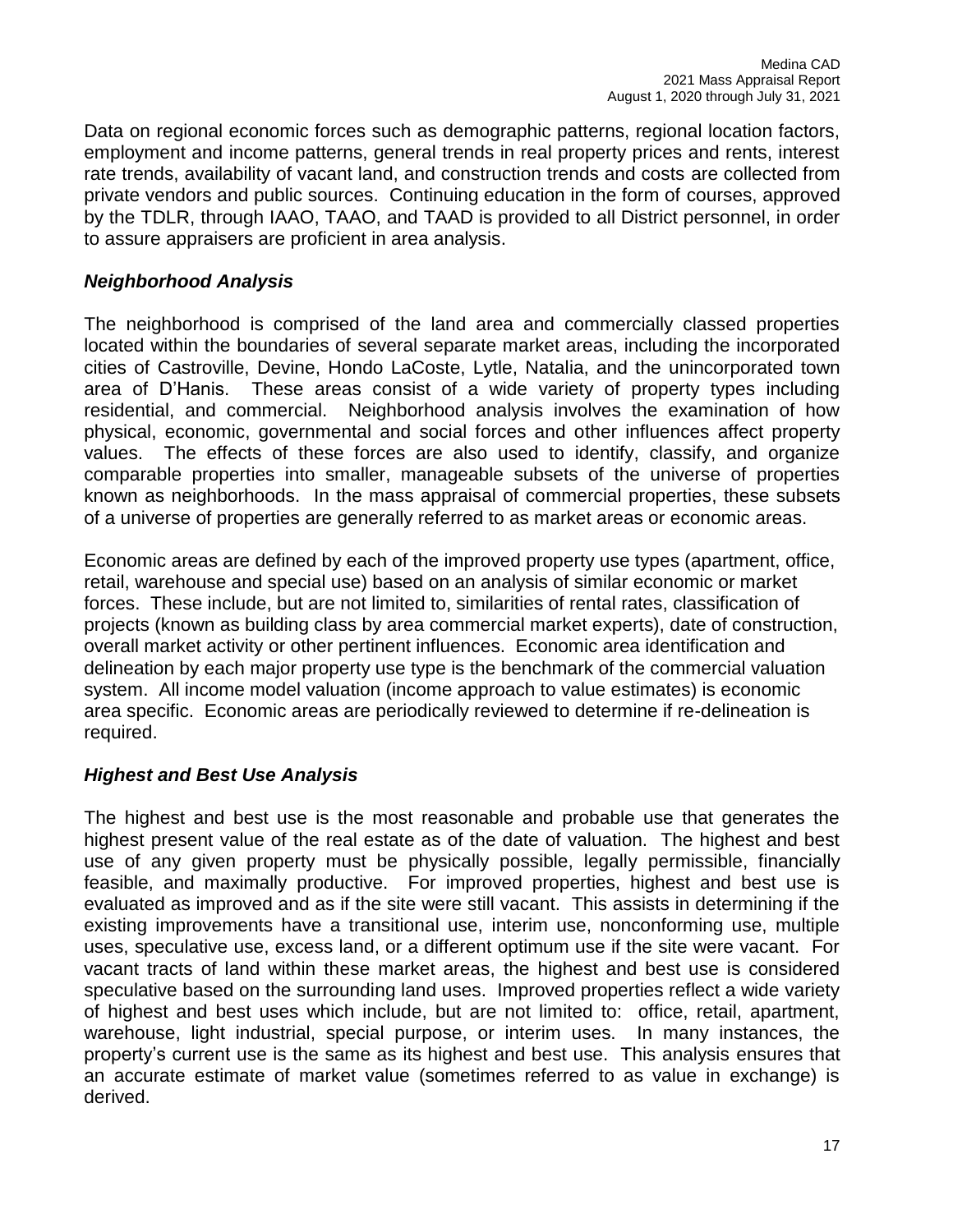On the other hand, value in use represents the value of a property to a specific user for a specific purpose. This is significantly different than market value, which approximates market price under the following assumptions: (i) no coercion of undue influence over the buyer or seller in an attempt to force the purchase or sale, (ii) well-informed buyers and sellers acting in their own best interests, (iii) a reasonable time for the transaction to take place, and (iv) payment in cash or its equivalent.

# *Market Analysis*

A market analysis relates directly to market forces affecting supply and demand. This study involves the relationships between social, economic, environmental, governmental, and site conditions. Current market activity including sales of commercial properties, new construction, new leases, lease rates, absorption rates, vacancies, allowable expenses (inclusive of replacement reserves), expense ratio trends, and capitalization rate studies are analyzed.

## **DATA COLLECTION/VALIDATION**

#### *Sources of Data*

In terms of commercial sales data, the District receives a copy of the deeds recorded in Medina County that convey commercially classed properties. The deeds involving a change in commercial ownership are entered into the sales information system and researched in an attempt to obtain the pertinent sale information. Other sources of sale data include the hearings process and local, regional and national real estate and financial publications.

#### *Data Collection Procedures*

Data collection procedures have been established for residential, commercial, and personal property. Appraisers conduct field inspections and record information on the property record data card. This information is entered into the computer system and serves as the basis for the valuation of property. The quality of data used is of paramount importance to accurate valuation of taxable property. While production standards are established and upheld for the various field activities, quality of data is emphasized as the goal and responsibility of each appraiser. New appraisers are trained in the specifics of data collections.

For those properties involved in a transfer of commercial ownership, a sale file is produced which begins the research and verification process. The initial step in sales verification involves a computer-generated questionnaire, which is mailed to both parties in the transaction (Buyer and Seller). If the sales information is not obtained, other sources are contacted such as real estate agents and/or brokers, property managers or commercial vendors. In other instances, sales verification is obtained from local appraisers or others that may have the desired information. Finally, closing statements are often provided during the hearings process. The actual closing statement is the most reliable and preferred method of sales verification.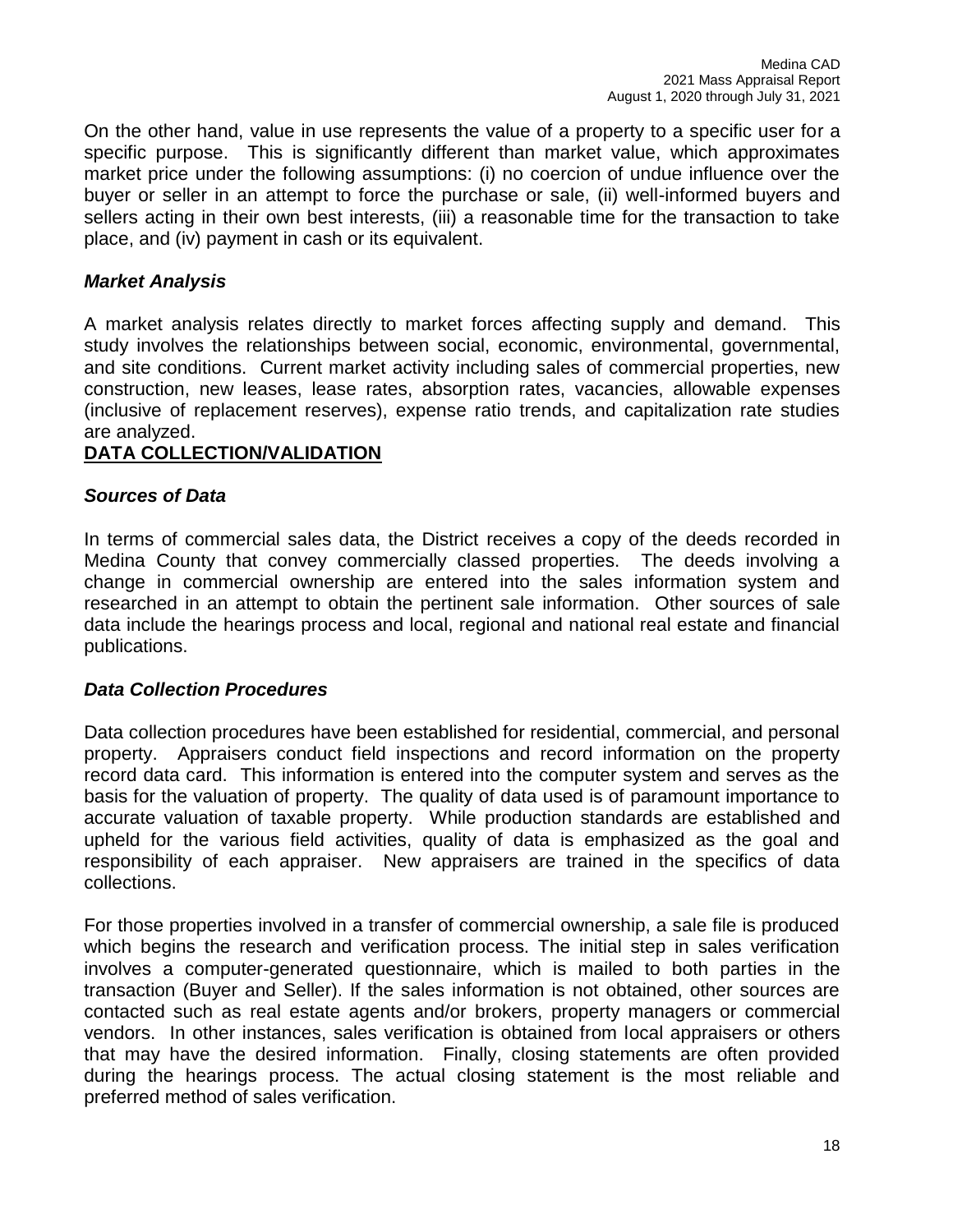## **VALUATION ANALYSIS**

Model calibration involves the process of periodically adjusting the mass appraisal formulas, tables and schedules to reflect current local market conditions. Once the models have undergone the specification process, adjustments can be made to reflect new construction procedures, materials and/or costs, which can vary from year to year. The basic structure of a mass appraisal model can be valid over an extended period of time, with trending factors utilized for updating the data to the current market conditions. However, at some point, if the adjustment process becomes too involved, the model calibration technique can mandate new model specifications or a revised model structure.

#### *Cost Schedules*

The cost approach to value is applied to all improved real property utilizing the comparative unit method. This methodology involves the utilization of national cost data reporting services as well as actual cost information on comparable properties whenever possible. Cost models are typically developed based on the Marshall Swift Valuation Service. Cost models include the derivation of replacement cost new (RCN) of all improvements. These include comparative base rates, per unit adjustments and lump sum adjustments. This approach also employs the sales comparison approach in the valuation of the underlying land value. Time and location modifiers are necessary to adjust cost data to reflect conditions in a specific market and changes in costs over a period of time. Because a national cost service is used as a basis for the cost models, location modifiers are necessary to adjust these base costs specifically for Medina County. These modifiers are provided by the regional modifiers in Marshall Swift Valuation Service.

Depreciation schedules are developed based on what is typical for each property type at that specific age. These schedules are tested to ensure they are reflective of current market conditions. Effective age estimates are based on the utility of the improvements relative to where the improvement lies on the scale of its total economic life and its competitive position in the marketplace.

Market adjustment factors such as external and/or functional obsolescence can be applied if warranted. A depreciation calculation override can be used if the condition or effective age of a property varies from the norm by appropriately noting the physical condition and functional utility ratings on the property data characteristics. These adjustments are typically applied to a specific property type or location and can be developed via ratio studies or other market analyses. Accuracy in the development of the cost schedules, condition ratings and depreciation schedules will usually minimize the necessity of this type of an adjustment factor.

#### *Income consideration*

As income information is rarely shared and difficult to obtain, the District relies on the market or sales approach to value in most instances. However, when used, the income approach to value is applied to those real properties which are typically viewed by market participants as "income producing," and for which the income methodology is considered a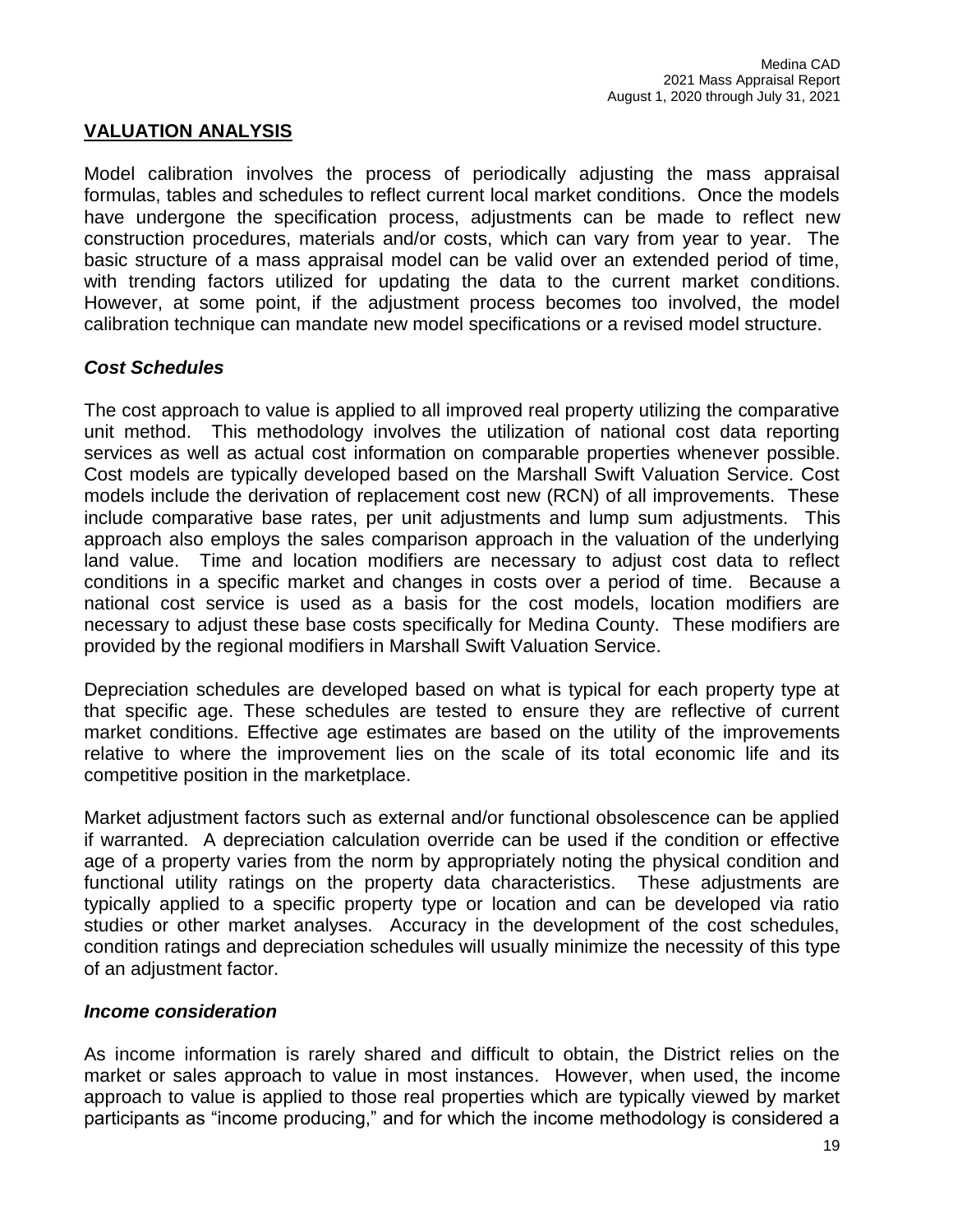leading value indicator. The first step in the income approach pertains to the estimation of market rent on a per unit basis. This is derived primarily from actual rent data furnished by property owners and from local market study publications. This per unit rental rate multiplied by the number of units results in the estimate of potential gross rent.

A vacancy and collection loss allowance is the next item to consider in the income approach. The projected vacancy and collection loss allowance is established from actual data furnished by property owners and on local market publications. This allowance accounts for periodic fluctuations in occupancy, both above and below an estimated stabilized level. The market derived stabilized vacancy and collection loss allowance is subtracted from the potential gross rent estimate to yield an effective gross rent.

Next a secondary income or service income is calculated as a percentage of stabilized effective gross rent. Secondary income represents escalations, reimbursements, and other miscellaneous income generated by the operations of real property. The secondary income estimate is derived from actual data collected and available market information. The secondary income estimate is then added to effective gross rent to arrive at an effective gross income.

Allowable expenses and expense ratio estimates are based on a study of the local market, with the assumption of prudent management. An allowance for non-recoverable expenses such as leasing costs and tenant improvements are included in the expenses. A nonrecoverable expense represents costs that the owner pays to lease rental space. Different expense ratios are developed for different types of commercial property based on use. A general office building is most often leased on a base year expense stop. This lease type stipulates that the owner is responsible for all expenses incurred during the first year of the lease. However, any amount in excess of the total per unit expenditure in the first year is the responsibility of the tenant. Under this scenario, if the total operating expense in year one (1) equates to \$8.00 per square foot, any increase in expense over \$8.00 per square foot throughout the remainder of the lease term would be the responsibility of the tenant. As a result, expense ratios are implemented based on the type of commercial property.

Another form of allowable expense is the replacement of short-lived items (such as roof or floor coverings, air conditioning or major mechanical equipment or appliances) requiring expenditures of large lump sums. When these capital expenditures are analyzed for consistency and adjusted, they may be applied on an annualized basis as stabilized expenses. When performed according to local market practices by commercial property type, these expenses when annualized are known as replacement reserves.

Subtracting the allowable expenses (inclusive of non-recoverable expenses and replacement reserves) from the effective gross income yields an estimate of net operating income.

Rates and multipliers are used to convert income into an estimate of market value. These include income multipliers, overall capitalization rates, and discount rates. Each of these is used in specific applications. Rates and multipliers also vary between property types, as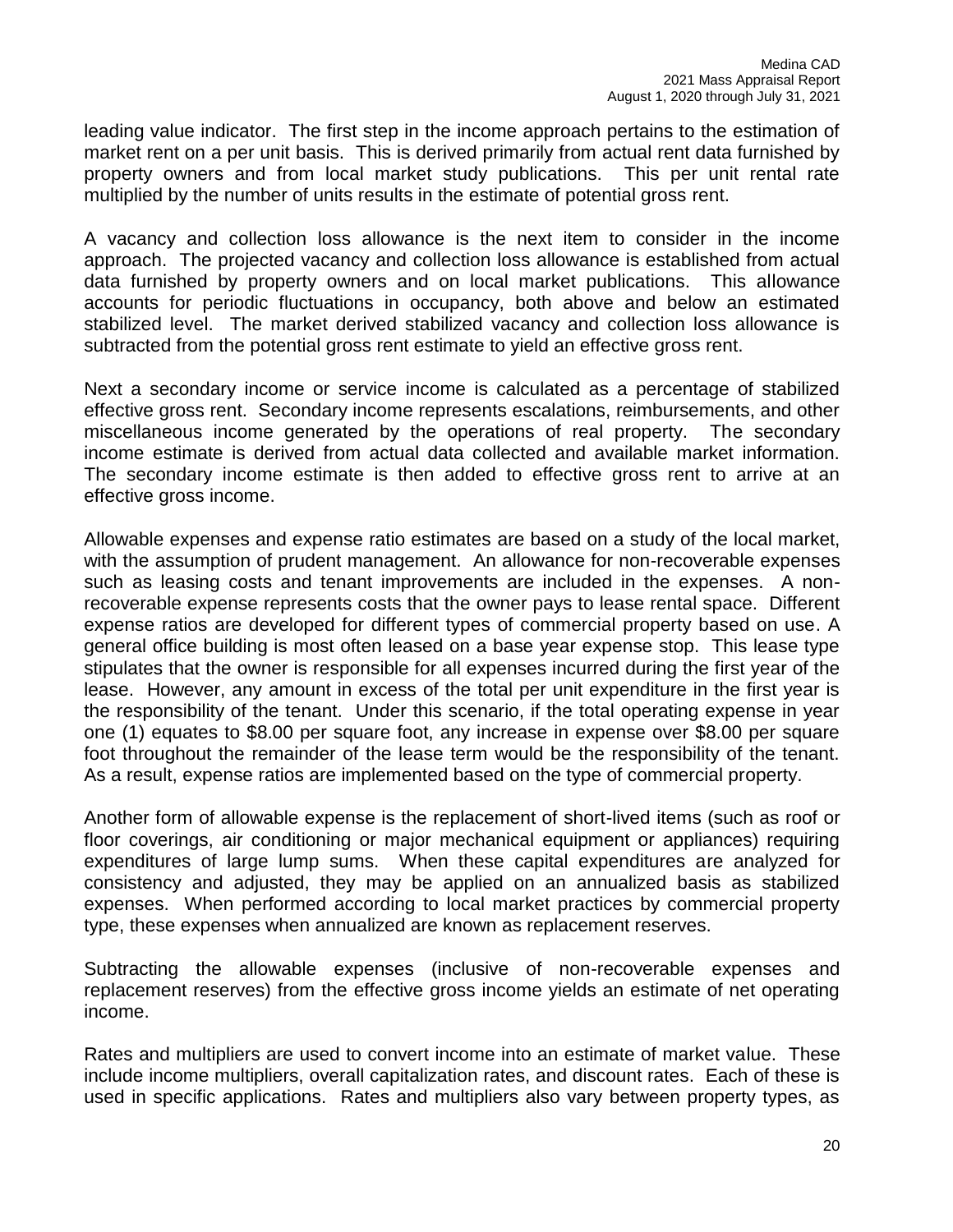well as by location, quality, condition, design, age, and other factors. Therefore, application of the various rates and multipliers must be based on a thorough analysis of the market.

Capitalization analysis is used in the income approach models. This methodology involves the capitalization of net operating income as an indication of market value for a specific property. Capitalization rates, both overall (going-in) cap rates for the direct capitalization method and terminal cap rates for discounted cash flow analyses, can be derived from the market. Sales of improved properties from which actual income and expense data are obtained provide a very good indication of what a specific market participant is requiring from an investment at a specific point in time. In addition, overall capitalization rates can be derived from the built-up method (band-of-investment). This method relates to satisfying the market return requirements of both the debt and equity positions of a real estate investment. This information is obtained from real estate and financial publications.

Rent loss concessions are made on specific properties with vacancy problems. A rent loss concession accounts for the impact of lost rental income while the building is moving toward stabilized occupancy. The rent loss is calculated by multiplying the rental rate by the percent difference of the property's stabilized occupancy and its actual occupancy. Build-out allowances (for first generation space or retrofit/second generation space as appropriate) and leasing expenses are added to the rent loss estimate. The total adjusted loss from these real property operations is discounted using an acceptable risk rate. The discounted value (inclusive of rent loss due to extraordinary vacancy, build-out allowances and leasing commissions) becomes the rent loss concession and is deducted from the value indication of the property at stabilized occupancy. A variation of this technique allows that for every year that the property's actual occupancy is less than stabilized occupancy a rent loss deduction may be estimated.

Income approach is seldom used due to the fact that sufficient reliable data is not available for applying this method to commercial property.

#### *Sales Comparison (Market) Approach*

Although all three of the approaches to value are based on market data, the Sales Comparison Approach is most frequently referred to as the Market Approach. This approach is utilized not only for estimating land value but also in comparing sales of similarly improved properties to each parcel on the appraisal roll. As previously discussed in the Data Collection/Validation section of this report, pertinent data from actual sales of properties, both vacant and improved, is pursued throughout the year in order to obtain relevant information that can be used in all aspects of valuation. Sales of similarly improved properties can provide a basis for the depreciation schedules in the Cost Approach, rates and multipliers used in the Income Approach, and as a direct comparison in the Sales Comparison Approach. Improved sales are also used in ratio studies, which afford the appraiser an excellent means of judging the present level and uniformity of the appraised values.

#### *Final Valuation Schedules*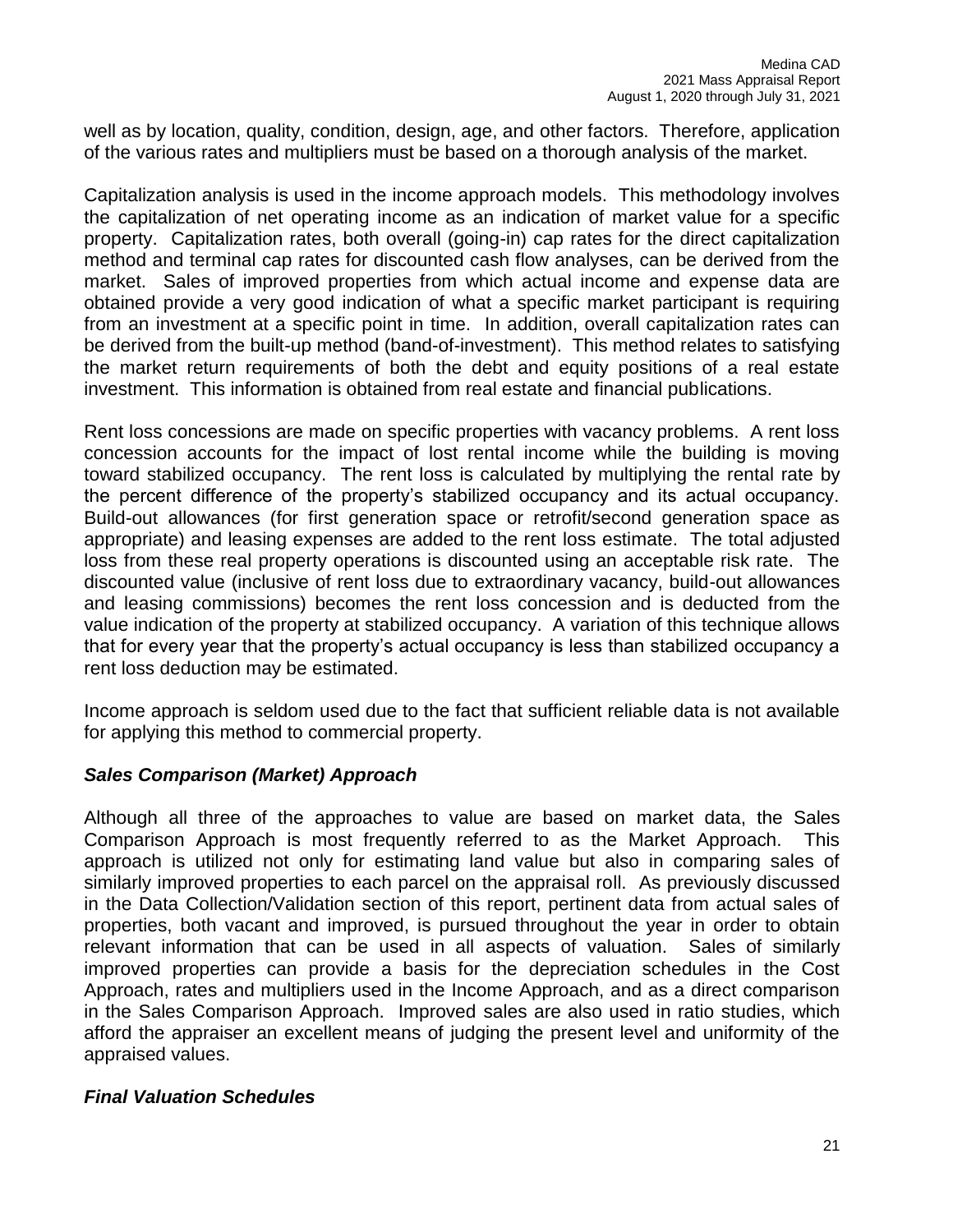Based on the market data analysis and review discussed previously in the cost, income and sales approaches, the cost and income models are calibrated and finalized. The calibration results are keyed into the schedules and models on the PACS system for utilization on all commercial properties in the district. The schedules and models are summarized in the Commercial Review Manual. This manual is provided to appraisers and is made available to the public.

#### *Statistical and Capitalization Analysis*

Statistical analysis of final values is an essential component of quality control. This methodology represents a comparison of the final value against the standard and provides a concise measurement of the appraisal performance. Statistical comparisons of many different standards are used including sales of similar properties, the previous year's appraised value, audit trails, value change analysis and sales ratio analysis.

Appraisal statistics of central tendency and dispersion generated from sales ratios are available for each property type. These summary statistics including, but not limited to, the weighted mean, standard deviation and coefficient of variation, provide an analytical tool by which to determine both the level and uniformity of appraised value of a particular property type. The level of appraised values can be determined by the weighted mean for individual properties within a specific type, and a comparison of weighted means can reflect the general level of appraised value. Review of the standard deviation and the coefficient of variation can discern appraisal uniformity within a specific property type.

The Chief Appraiser and Deputy Chief Appraiser review every commercial property type annually through the sales ratio analysis process. The first phase involves ratio studies that compare the recent sales prices of properties to the appraised values of the sold properties. This set of ratio studies affords the appraiser an excellent means of judging the present level of appraised value and uniformity of the appraised values. The appraiser makes a preliminary decision, based on the sales ratio statistics and designated parameters for valuation update, as to whether the value level of a particular property type needs to be updated in an upcoming reappraisal, or whether the level of market value is at an acceptable level.

Potential gross rent estimates, occupancy levels, secondary income, allowable expenses (inclusive of non-recoverable and replacement reserves), net operating income and capitalization rate and multipliers are continuously reviewed utilizing frequency distribution methods or other statistical procedures or measures. Income model conclusions are compared to actual information obtained on individual commercial properties during the hearings process as well as information from published sources and area vendors.

#### **INDIVIDUAL VALUE REVIEW PROCEDURES**

#### *Field Review*

The date of last inspection, extent of that inspection, and the Medina CAD appraiser responsible are listed in the CAMA system. If a property owner disputes the District's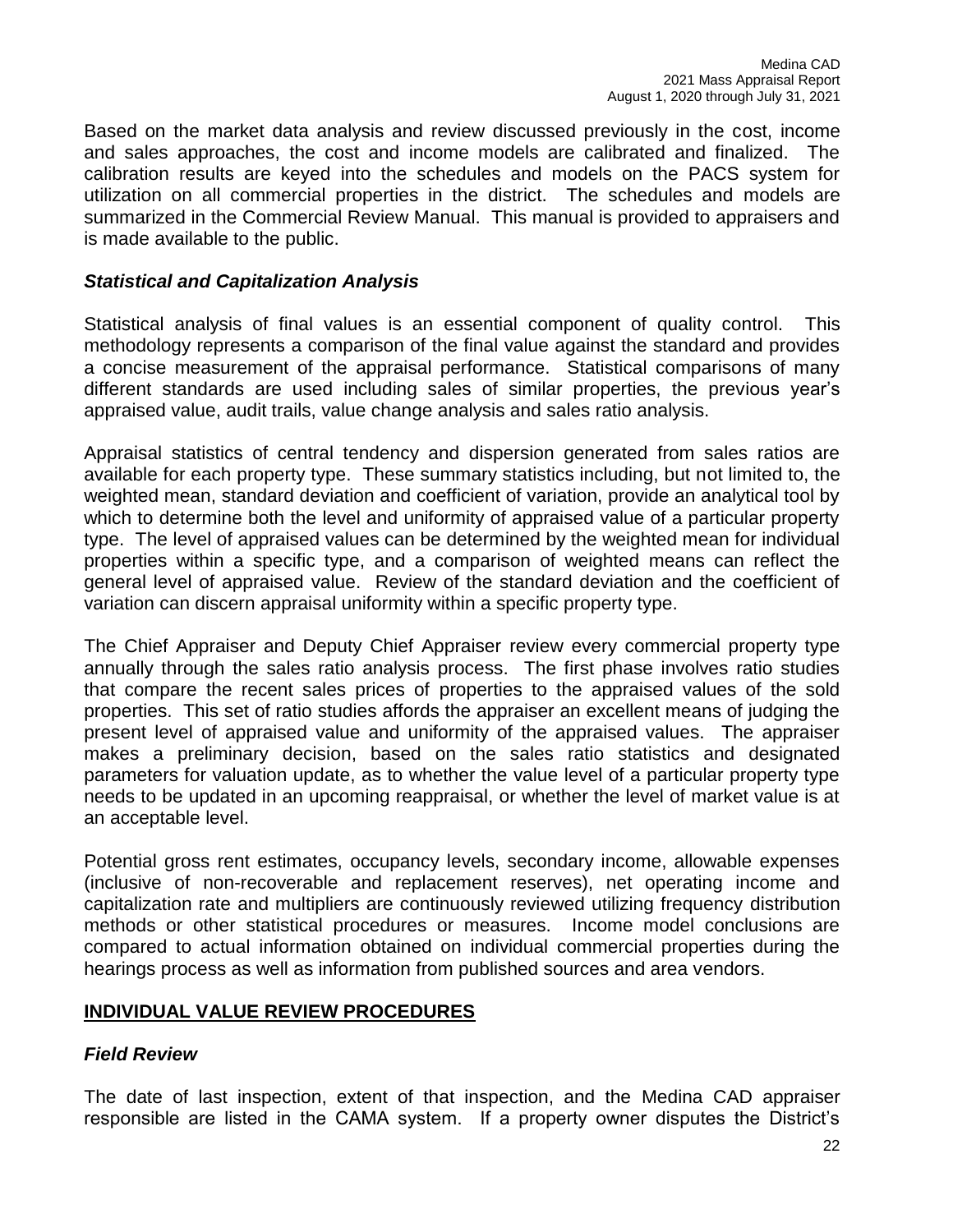records concerning this data in a protest hearing, CAMA may be altered based on the credibility of the evidence provided. Typically, a new field check is then requested to verify this evidence for the current year's valuation or for the next year's valuation. In addition, if a building permit is filed for a particular property indicating a change in characteristics, that property is added to a work file. Finally, even though every property cannot be inspected each year, each appraiser typically is designated certain segments of their area of responsibility to conduct field checks.

Appraisers are somewhat limited in the time available to field review all commercial properties of a specific use type. However, a major effort is made by appraisers to field review as many properties as possible or economic areas experiencing large numbers of remodels, renovations, or retrofits, changes in occupancy levels or rental rates, new leasing activity, new construction, or wide variations in sale prices. Additionally, the appraisers frequently field review subjective data items such as building class, quality of construction (known as cost modifiers), condition, and physical, functional and economic obsolescence factors contributing significantly to the market value of the property. In some cases, field reviews are warranted when sharp changes in occupancy or rental rate levels occur between building classes or between economic areas. With preliminary estimates of value in these targeted areas, the Chief Appraiser and Deputy Chief Appraiser test computer assisted values against their own appraisal judgment.

# *Office Review*

Office reviews are completed on properties not subject to field inspections. Office reviews are typically limited by the data presented in final value reports. These reports summarize the pertinent data of each property as well as comparing the previous values (two-year value history) to the proposed value conclusions of the various approaches to value. These reports show proposed percentage value changes, income model attributes or overrides, economic factor (cost overrides) and special factors affecting the property valuation such as new construction status, prior year litigation and a three years sales history (USPAP property history requirement for non-residential property). The Chief Appraiser may review methodology for appropriateness to ascertain that it was completed in accordance with USPAP or more stringent statutory and district policies. This review is performed after preliminary ratio statistics have been applied. If the ratio statistics are generally acceptable overall the review process is focused primarily on locating skewed results on an individual basis. Previous values resulting from protest hearings are individually reviewed to determine if the value remains appropriate for the current year based on market conditions. Each appraiser's review is limited to properties in their area of responsibility by property type (improved) or geographic area (commercial vacant land).

Once the Chief Appraiser is satisfied with the level and uniformity of value for each commercial property, the estimates of value are prepared for noticing.

#### **PERFORMANCE TESTS**

The primary tool used to measure mass appraisal performance is the ratio study. A ratio study compares appraised values to market values. In a ratio study, market values (value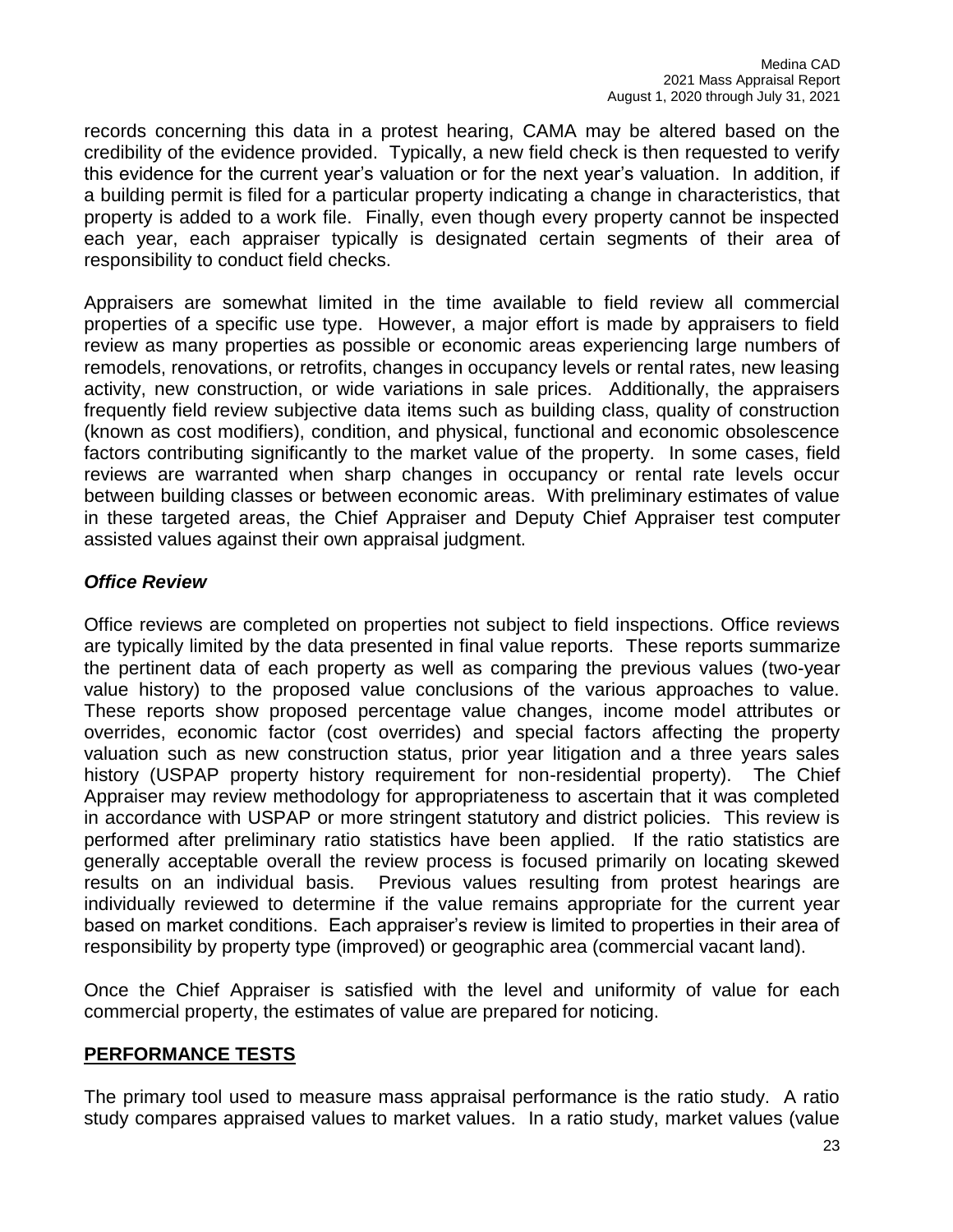in exchange) are typically represented by sales prices (i.e., sales ratio study). Independent, expert appraisals may also be used to represent market values in a ratio study (i.e., appraisal ratio study). If there are not enough sales to provide necessary representativeness, independent appraisals can be used as indicators for market value. This can be particularly useful for commercial, warehouse or industrial real property for which sales are limited. In addition, appraisal ratios studies can be used for properties statutorily not appraised at market value, but reflect the use-value requirement. An example of this are multi-family housing projects subject to subsidized rent provisions or other governmental guarantees as provided by legislative statutes (affordable housing) or agricultural lands to be appraised on the basis of productivity or use value.

The District has adopted the policies of the IAAO STANDARD ON RATIO STUDIES, circa July, 1999, regarding its ratio study standards and practices. Ratio studies generally have six basic steps: (1) determination of the purpose and objectives, (2) data collection and preparation, (3) comparing appraisal and market data, (4) stratification, (5) statistical analysis, and (6) evaluation and application of the results.

## *Sales Ratio Studies*

Sales ratio studies are an integral part of establishing equitable and accurate market value estimates, and ultimately assessments for this taxing jurisdiction. The primary uses of sale ratio studies include the determination of a need for general reappraisal; prioritization of selected groups of property types for reappraisal, identification of potential problems with appraisal procedures, assistance in market analyses, and calibration of models used to derive appraised values during valuation or reappraisal cycles; however, these studies cannot be used to judge the accuracy of an individual property appraised value. The Medina County Appraisal Review Board may make individual value adjustments based on unequal appraisal (ratio) protest evidence submitted on a case-by-case basis during the hearing process.

Chief Appraiser and Deputy Chief Appraiser utilize desktop applications such as Microsoft Excel, to evaluate subsets of data by economic area or a specific and unique data item. On the desktop, these may be customized and performed by building class and age basis. In many cases, field checks may be conducted to ensure the ratios produced are accurate and the appraised values utilized are based on accurate property data characteristics. These ratio studies aid the appraisers by providing an indication of market activity by economic area or changing market conditions (appreciation or depreciation).

# **BUSINESS PERSONAL PROPERTY VALUATION**

# **INTRODUCTION**

#### *Appraisal Responsibility*

There are four different personal property types appraised by the district's personal property section: Business Personal Property accounts; Leased Assets; Vehicles; and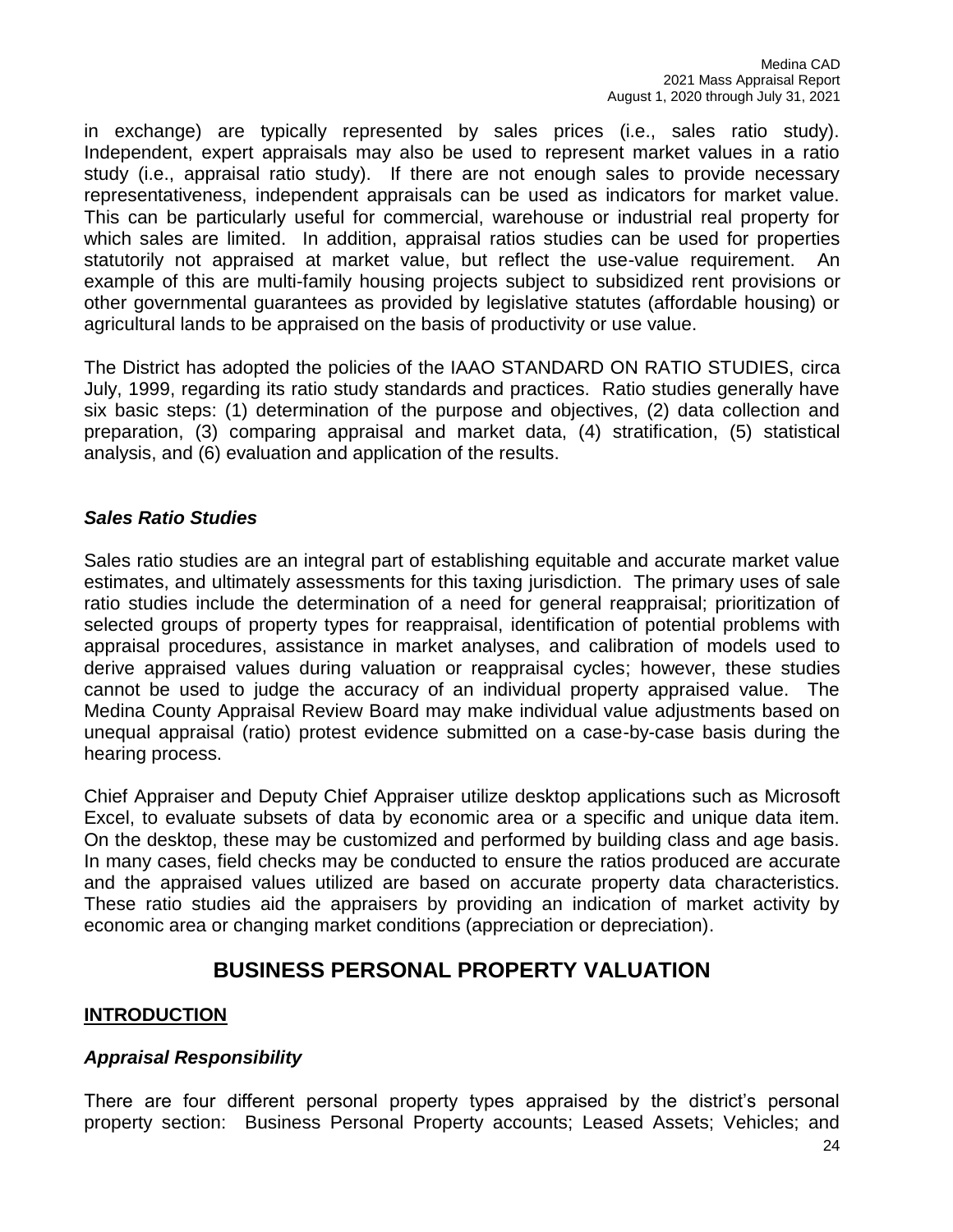Multi-Location Assets. There are approximately 1,615 business personal property accounts in Medina County.

#### *Appraisal Resources*

#### Personnel

The personal property staff consists of one Business Personal Property Appraiser, with support from all the field appraisers, the support staff, and the Chief Appraiser and Deputy Chief Appraiser.

#### Data

A common set of data characteristics for each personal property account in Medina County is collected in the field and data entered to the District's computer. The property characteristic data drives the computer-assisted personal property appraisal system. The data is collected by the Business Personal Property appraiser.

#### **VALUATION APPROACH**

#### *SIC Code Analysis*

Three-digit numeric codes, called Standard Industrial Classification (SIC) codes, developed by the federal government, are used by the District, as a method for classifying personal property by business type.

#### *Highest and Best Use Analysis*

The highest and best use of property is the reasonable and probable use that supports the highest present value as of the date of the appraisal. The highest and best use must be physically possible, legal, financially feasible, and productive to its maximum. The highest and best use of personal property is normally its current use.

#### **DATA COLLECTION/VALIDATION**

#### *Data Collection Procedures*

Personal property data collection procedures are published and distributed to the Business Personal Property Appraiser. The appraisal procedures are reviewed and revised periodically to meet the changing requirements of field data collection.

#### *SOURCES OF DATA*

#### Business Personal Property

The District's property characteristic data was originally received from Medina County and various school district records in 1980, and where absent, collected through a massive field data collection effort coordinated by the district over a period of time. When revaluation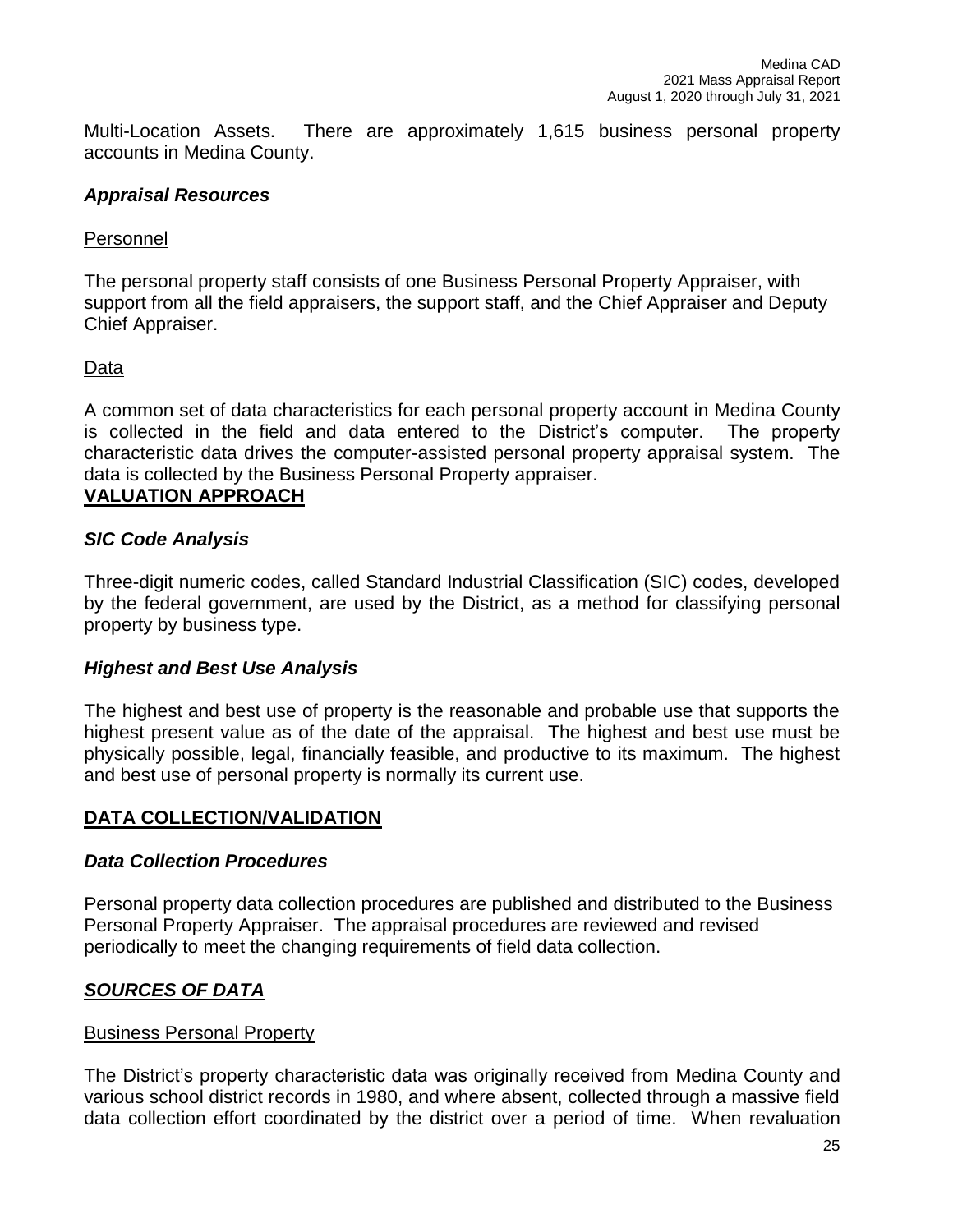activities permit, the Business Personal Property appraiser collects new data via an annual field drive-out. This project results in the discovery of new businesses not revealed through other sources. Various discovery publications such as the assumed names, newspaper ads, internet, yellow pages of the telephone directory and state sales tax listings are also used to discover personal property. The Tax Assessor, city and local newspapers, and the public often provide the District with information regarding new personal property and other useful facts related to property valuation.

#### Vehicles

An outside vendor provides the District with a listing of vehicles within Medina County. The vendor develops this listing from the Texas Department of Transportation (TXDOT) Title and Registration Division records. Other sources of data include property owner renditions and field inspections.

## Leased and Multi-Location Assets

The primary sources of leased and multi-location assets are property owner renditions. Other sources of data include field inspections.

# **VALUATION AND STATISTICAL ANALYSIS**

# *Cost Schedules*

As Medina County has very few chain store businesses, most being considered the "Mom & Pop" type, the District does not use cost schedules in valuing personal property. Costs are developed using local market research and by working personal property renditions.

# *Statistical Analysis*

Summary statistics including, but not limited to, the median, weighted mean, and standard deviation, provide the appraisers an analytical tool by which to determine both the level and uniformity of appraised value by SIC code. Review of the standard deviation can discern appraisal uniformity within SIC codes. (upon the availability of information)

# *Depreciation Schedule and Trending Factors*

#### Business Personal Property

The District's primary approach to the valuation of business personal property is the review of renditions and, where renditions appear to be inconsistent with observation upon physical inspection, market research is performed to arrive at a value. Depreciation is applied according to a depreciation schedule developed by the District.

#### Vehicles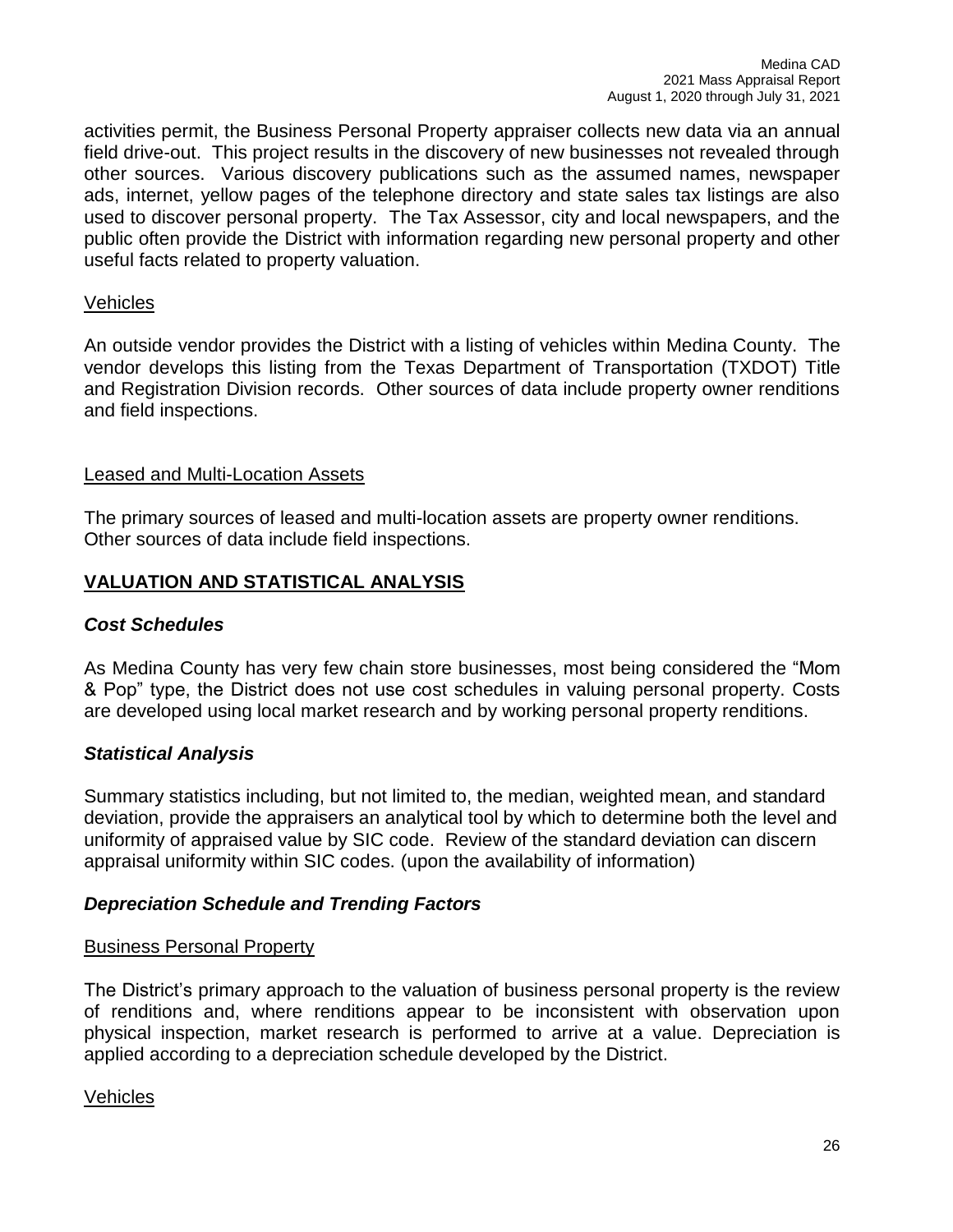The Business Personal Property Appraiser uses various tools available, such as Just Texas, NADA, internet auction sites and depreciation schedules to verify and or arrive at value estimates for vehicles.

#### Leased and Multi-Location Assets

Leased and multi-location assets are valued using the published pricing guides. If the asset to be valued in this category is a vehicle, the NADA published book values are used. The Business Personal Property Appraiser, using published guides, values assets that are not valued by the vendor.

## **INDIVIDUAL VALUE REVIEW PROCEDURES**

#### *Office Review*

#### Business Personal Property

Property owner renditions, accounts with field or other data changes, accounts with prior hearings, new accounts, and local market data are all considered.

#### **Vehicles**

A vehicle master file is received on CD from Just Texas. The vehicles are matched by owner name to the district's current accounts any new accounts are created as needed. Vehicles values are then reviewed and adjusted by the appraiser using established procedures.

#### Leased and Multi-Location Assets

Leasing and multi-location accounts, rendered by hard copy, are either data entered by the appraisers or CAD appraisal support staff.

After matching and data entry, reports are generated and reviewed by the Business Personal Property Appraiser. Once proofed, the report is then mailed to the property owner for review via Notices of Value in May of each year.

#### **PERFORMANCE TESTS**

#### *Ratio Studies*

Business Personal Property is not subject to the Property Tax Assistance Division's annual PVS review; therefore, local testing is not done at this time.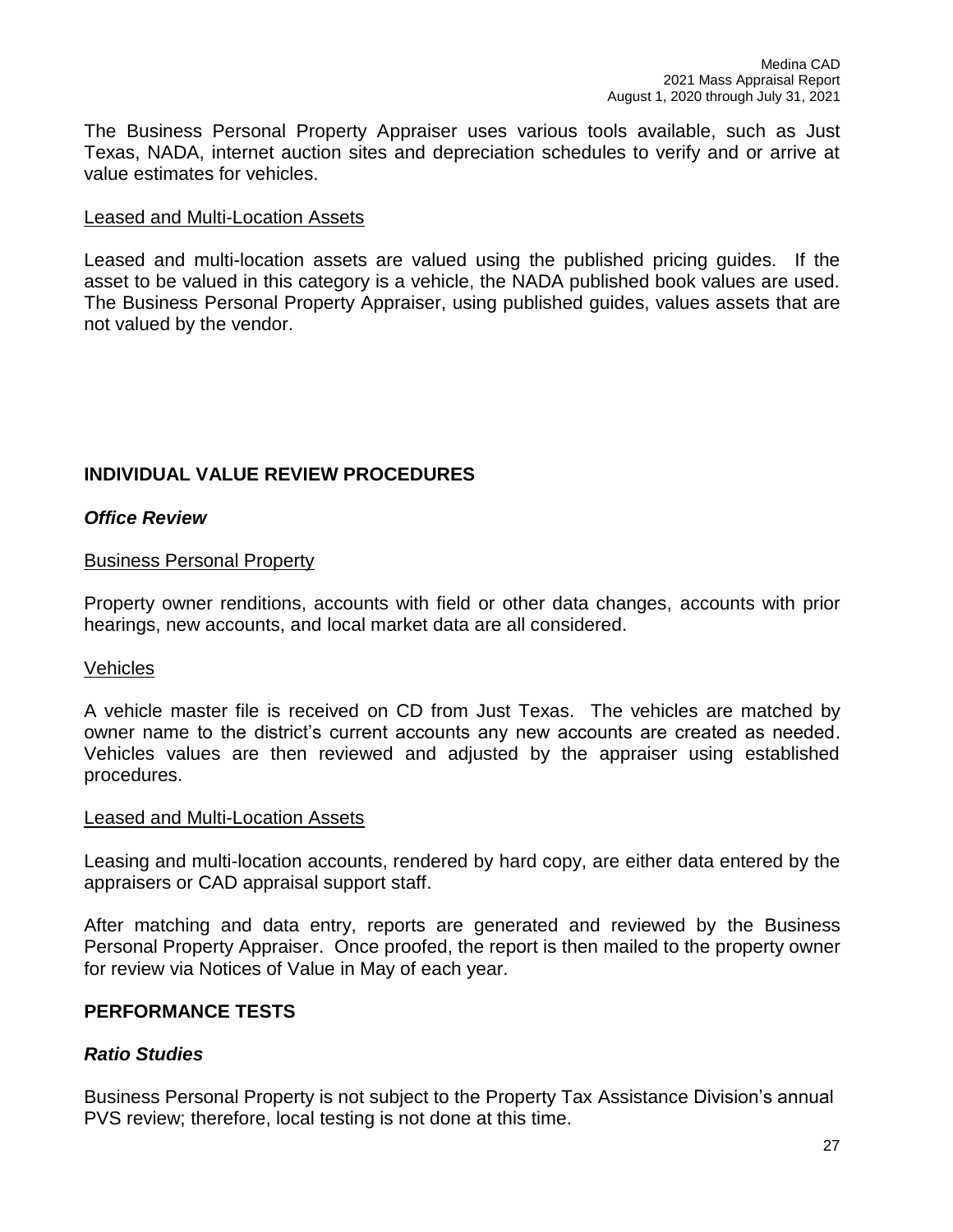# **INDUSTRIAL UTILITY AND MINERAL VALUATION**

## *Appraisal Responsibility*

Medina County Appraisal District maintains a contract with Pritchard & Abbot, Inc. for the primary responsibility of developing fair, uniform market values for improved industrial properties and industrial vacant land. The contracted firm is also responsible for the valuation of all tangible general industrial personal property in Medina County.

#### *Appraisal Resources*

- **Personnel** Staff of Pritchard & Abbott, Inc.
- **Data** Details of their appraisal are available upon request.

#### *Additional Appraisal Resource*

Eagle Appraisal & Consulting – Appraisal Consulting Services

#### LIMITING CONDITIONS

The appraised value estimates provided by the District are subject to the following conditions:

- 1. The appraisals were prepared exclusively for ad valorem tax purposes.
- 2. The property characteristics data upon which the appraisals are based is assumed to be correct. Exterior inspections of the property appraised were performed as staff resources and time allowed.
- 3. Validation of sales transactions was attempted through questionnaires to buyer and seller, telephone survey and field review. In the absence of such confirmation, residential sales data obtained from vendors was considered reliable.
- 4. I have attached a list of staff providing significant mass appraisal assistance to the person signing this certification.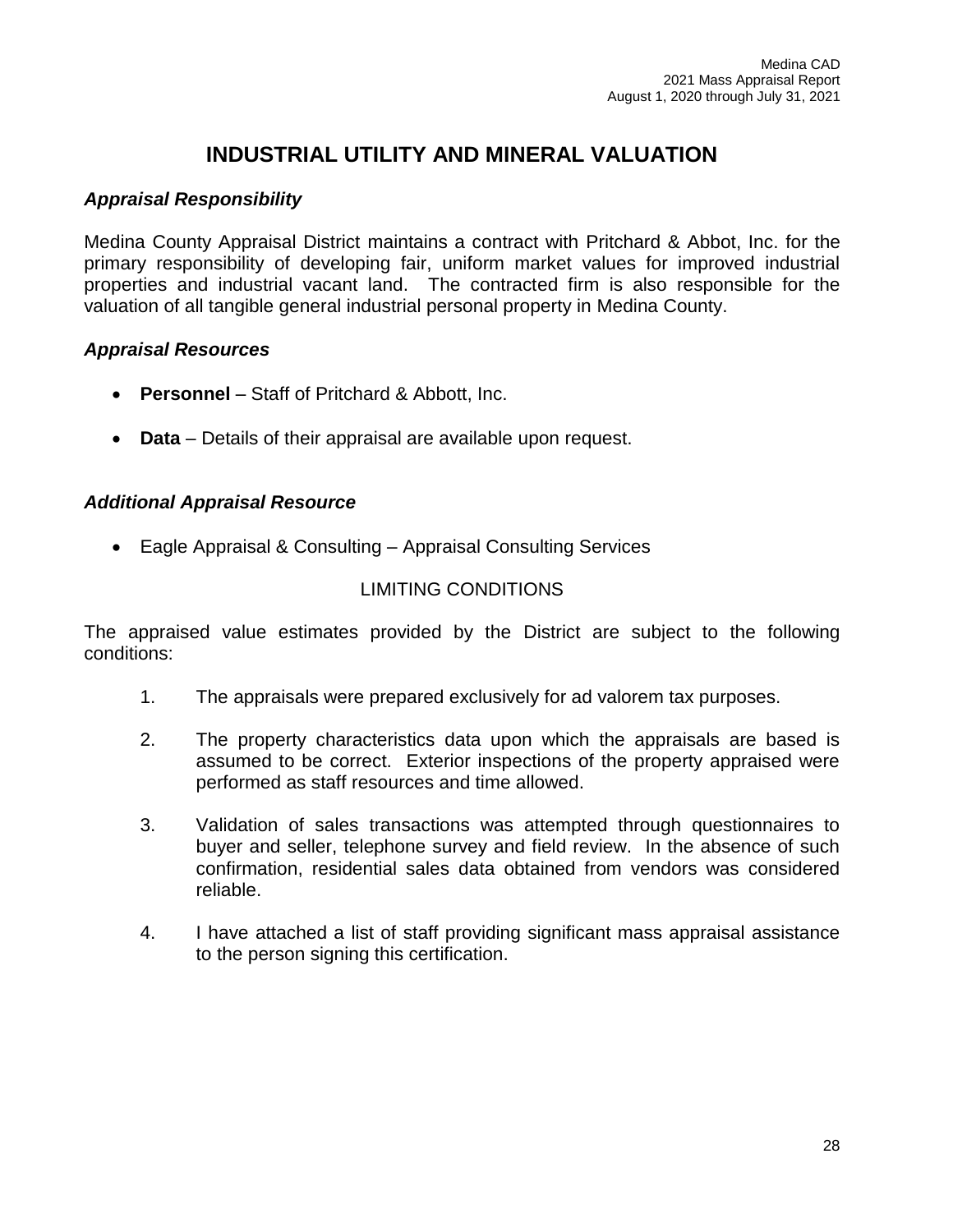# *Certification Statement*

"I, Johnette L. Dixon, RPA, RTA., CTA, CCA, Chief Appraiser for the Medina County Appraisal District, solemnly swear that I have made or caused to be made a diligent inquiry to ascertain all property in the District subject to appraisal by me, and that I have included in the records all property that I am aware of at an appraised value which, to the best of my knowledge and belief, was determined as required by law."

Chief Appraiser Medina County Appraisal District

\_\_\_\_\_\_\_\_\_\_\_\_\_\_\_\_\_\_\_\_\_\_\_\_\_\_\_\_\_\_\_\_\_\_\_\_\_